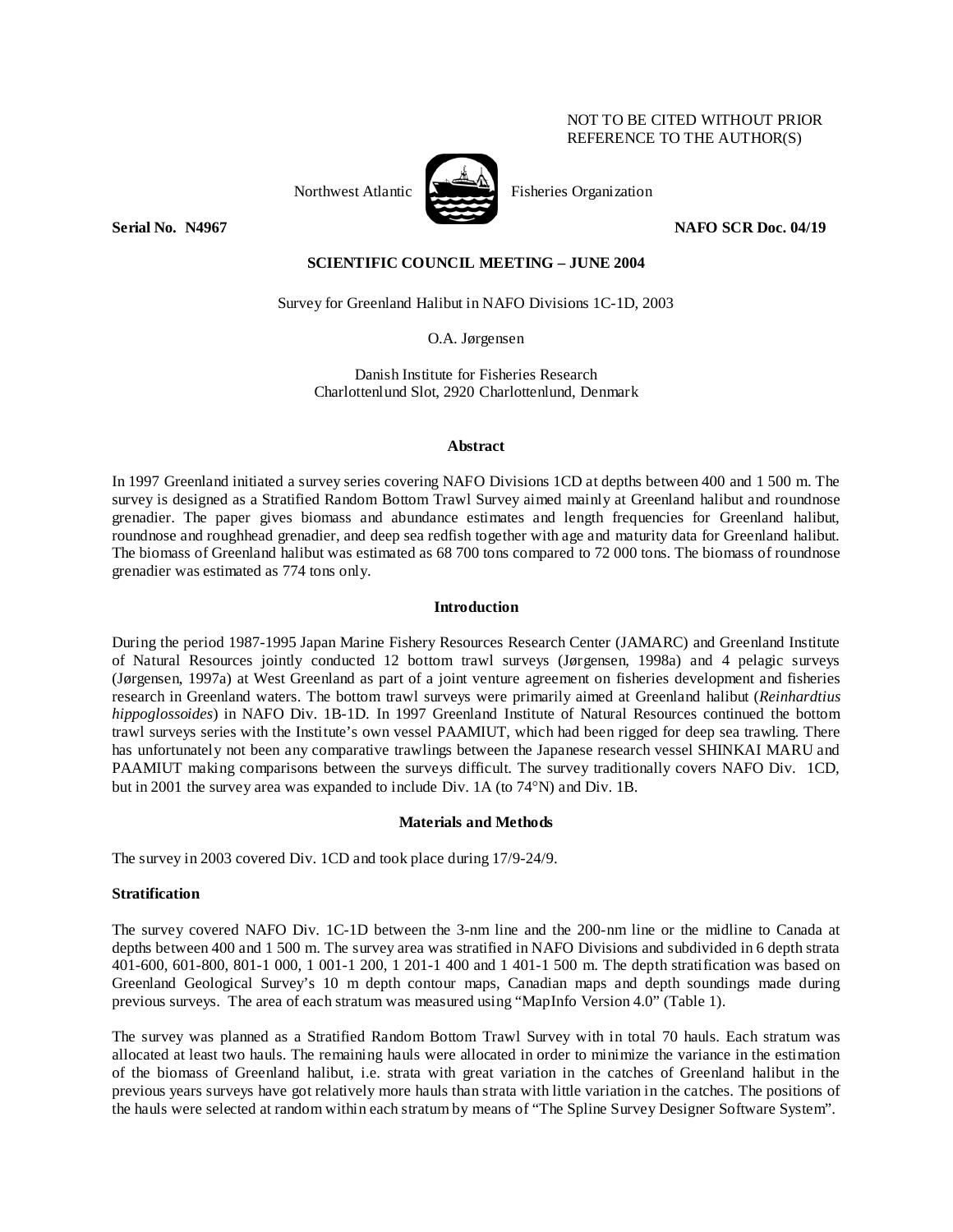#### **Vessel and gear**

The survey was conducted by the 722 GRT trawler *PAAMIUT*, as in previous years, using an ALFREDO III trawl with a mesh size on 140 mm and a 30-mm mesh-liner in the cod-end. The ground gear was of the rock hopper type. The trawl doors were Greenland Perfect (370\*250 cm) weighing 2 400 kg mounted with extra 20 kg. Further information about trawl and gear is given in Jørgensen, 1998b. A Furuno net sonde mounted on the head rope measured net height. Scanmar sensors measured the distance between the trawl doors. Wingspread, taken as the distance between the outer bobbins, was calculated as:

```
distance between outer bobbins=10.122 + distance between trawl doors \times 0.142
```
This relationship was estimated based on flume tank measurements of the trawl and rigging used in the survey (Jørgensen, 1998b).

# **Trawling procedure**

Towing time was usually 30 min, but towing times down to 15 min were accepted. Average towing speed was 3.0 kn. Towing speed was estimated from the start and end positions of the haul, or in a few cases based on GPS observations (mean of records made every 5 min. during the haul). Trawling took place day and night.

Near-bottom temperatures were measured, by  $0.1^{\circ}$ C, by a Seamon sensor mounted on a trawl door.

#### **Handling of the catch**

After each haul the catch was sorted by species and weighed to nearest 0.1 kg and the number of specimens recorded. Most fish species were sexed and measured as total length (TL) to 1.0 cm below. Grenadiers were measured as pre anal fin length (AFL) to 0.5 cm below. In case of large catches subsamples of the catch were measured. Subsamples always comprised of at least 200 specimens.

Biomass and abundance estimates were obtained by applying the swept area method (estimated trawling speed  $\times$ estimated bobbin spread\*trawling time) taking the catchability coefficient as 1.0. All catches were standardised to 1 km2 swept prior to further calculations

Otoliths for age determination of Greenland halibut  $(n = 293)$  were soaked in water and read in transparent light. Age distributions were estimated using age/length keys and survey length frequencies pooled in 3-cm groups.

### **Results and Discussion**

In total 35 successful hauls were made, giving a mean coverage of the surveyed area on 1 317  $km^2$  per haul (Table 1). The number of tows was reduced compared to the 70 planned mainly due to bad weather. Two strata: 1D 401-  $600 (903 km<sup>2</sup>)$  and  $601-800$  m (1 940 km<sup>2</sup>) were not covered at all. Haul by haul information on catches, position, depth, temperature etc. is given in Appendix 1.

In total 68 species or groups of species were recorded (Appendix 2).

#### **Greenland halibut (***Reinhardtius hippoglossoides***)**

Greenland halibut was caught in all hauls (Fig. 1) and the biomass was estimated at 68 717 (S.E. 6 4211.9) (Table 2) which was a slight decrease compared to 71 932.4 tons (S.E. 5 613.9) in 2002. Generally the biomass decreased in Div 1D while it increased in Div. 1C. The estimate from 2003 is not statistically different (95% level) from the estimates from 1997-2002. (Jørgensen, 2003; 2002; 2001; 2000; 1999 and 1998b).

Biomass of Greenland halibut in Div. 1CD.

| Year          | 997       | 998      | 1999                 | 2000   | 2001        | 2002    | 2003     |
|---------------|-----------|----------|----------------------|--------|-------------|---------|----------|
| n.<br>Biomass | 56 260.2  | 70 473.5 | 398.0<br>64          | 59092. | 554.0<br>77 | 71932.4 | 68 717.2 |
| S.E.          | 4 3 9 9.6 | 391.,    | 912<br>$'1 \Delta.1$ | 5,543  | 13 013.6    | 5613.9  | 6411.9   |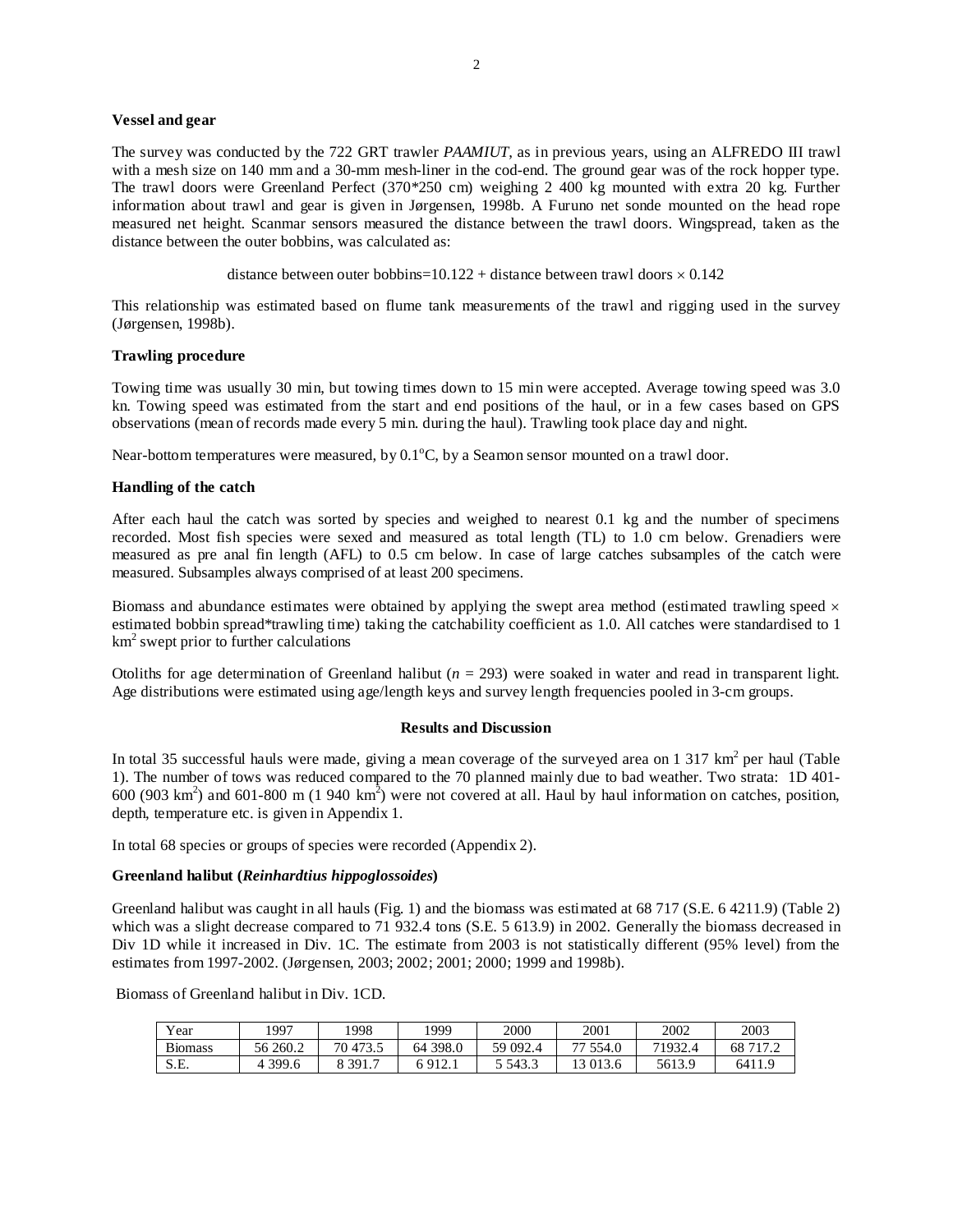| Weighted mean catch per tow (tons) standardized to catch/ $km^2$ (Fig. 2) |  |
|---------------------------------------------------------------------------|--|
|                                                                           |  |
|                                                                           |  |

| <b>TT</b><br>Year | 1997 | 1998            | 1999                   | 2000             | 2001                  | 2002                   | 2003             |
|-------------------|------|-----------------|------------------------|------------------|-----------------------|------------------------|------------------|
| Mean/tow          | 1.07 | $\sim$<br>1.54  | $\sim$<br>. . <u>.</u> | $\gamma$<br>1.40 | $\overline{a}$<br>1.J | $\sim$<br>1.56         | 30<br><b>1.J</b> |
| S E<br>.J.L.      | 0.08 | $\sim$<br>U. 16 | ∩<br>0.14              | v. 11            | 0.26                  | 1 <sub>2</sub><br>∪.⊥∠ | 0.13             |

The abundance in Div. 1CD was estimated at  $72.60 \times 10^6$  (S.E. 7.76  $*10^6$ ) (Table 3) compared to  $71.510 \times 10^6$  (S.E.  $6.223\times10^6$ ) in 2002. The abundance decreased in Div. 1D but increased in stratum 601-800 and 801-100 in div. 1C. The estimate from 2003 is not statistically different from the 1997-2002 estimates (95% level)

Abundance of Greenland halibut in Div. 1CD.

| Year                       | 1997   | .998   | 1999   | 2000   | 2001   | 2002           | 2003   |
|----------------------------|--------|--------|--------|--------|--------|----------------|--------|
| $*10^{\circ}$<br>Abundance | 53.613 | 67.677 | 61.366 | 61.710 | 80.814 | 1.510          | 72 556 |
| $S$ F<br>، سال ب           | 4.118  | /.687  | 6.265  | 5.976  | 14.221 | .22<br>ل کے دل | 7.764  |

Estimated abundance by age in Div. 1CD is given in Table 4.

The length ranged from 13 cm to 102 cm. (except for a few larvae 7-9 cm). Generally the length distributions in the different depth strata were dominated by a single mode except in stratum 601-800 where an additional mode around 24 cm was seen. Generally fish size increased with depth and from north to south at the same depth (Fig. 3) as seen in previous surveys (Jørgensen, 1997b). The overall length distribution (weighted by stratum area) was totally dominated by a mode at 48 cm while the mode was at 47 cm in 2002 (Fig. 4).

The age ranged from 1 to 21 years. Generally the age increased by depth and here the age composition was dominated by ages 5-7 (Fig. 5). The overall age distribution (weighted by stratum area) in Div. 1CD was monomodal with a mode around age 6 as seen in previous years (Fig. 6). Mean weight and length at age is given in Table 5.

Females stated maturing at age 7 and 100% maturity was reached at age 12 (Table 6).

### **Roundnose grenadier (***Coryphaenoides rupestris***)**

Roundnose grenadier was caught in all hauls, except three, but the catches was very low (Appendix 1, Fig. 7) and the biomass was estimated at 774.2 tons (S.E. 144.0) compared to 1 593.1 tons (S.E. 462.7) in 2002. The estimate is the lowest in the present survey series and the biomass is hence still very low compared to the late-1980s (Jørgensen, 2002; 2001; 2000; 1999; 1998a and 1998b).

Biomass of roundnose grenadier in Div. 1CD.

| $\mathbf{v}$<br>′ear | 997   | 1998        | 1999         | 2000    | 2001                  | 2002   | 2003  |
|----------------------|-------|-------------|--------------|---------|-----------------------|--------|-------|
| <b>Biomass</b>       | 686.5 | 7 263.3     | 771          | 593.7   | 577<br>$\cdot$ $\sim$ | 1593.1 | 774.2 |
| cг<br>.ت ۱           | 226.4 | 2 5 3 0 . 2 | 445. $\circ$ | 2 616.8 | 516.4                 | 462.   | 144.0 |

Most of the biomass was found in Div. 1D at 1201-1500 m, which also had the highest density (Table 7).

The abundance in Div. 1C-1D was estimated at  $6.900 \times 10^6$  compared to  $18.610 \times 10^6$  (S.E. 8.910×10<sup>6</sup>) in 2002 and by far the lowest in the time series (Table 8)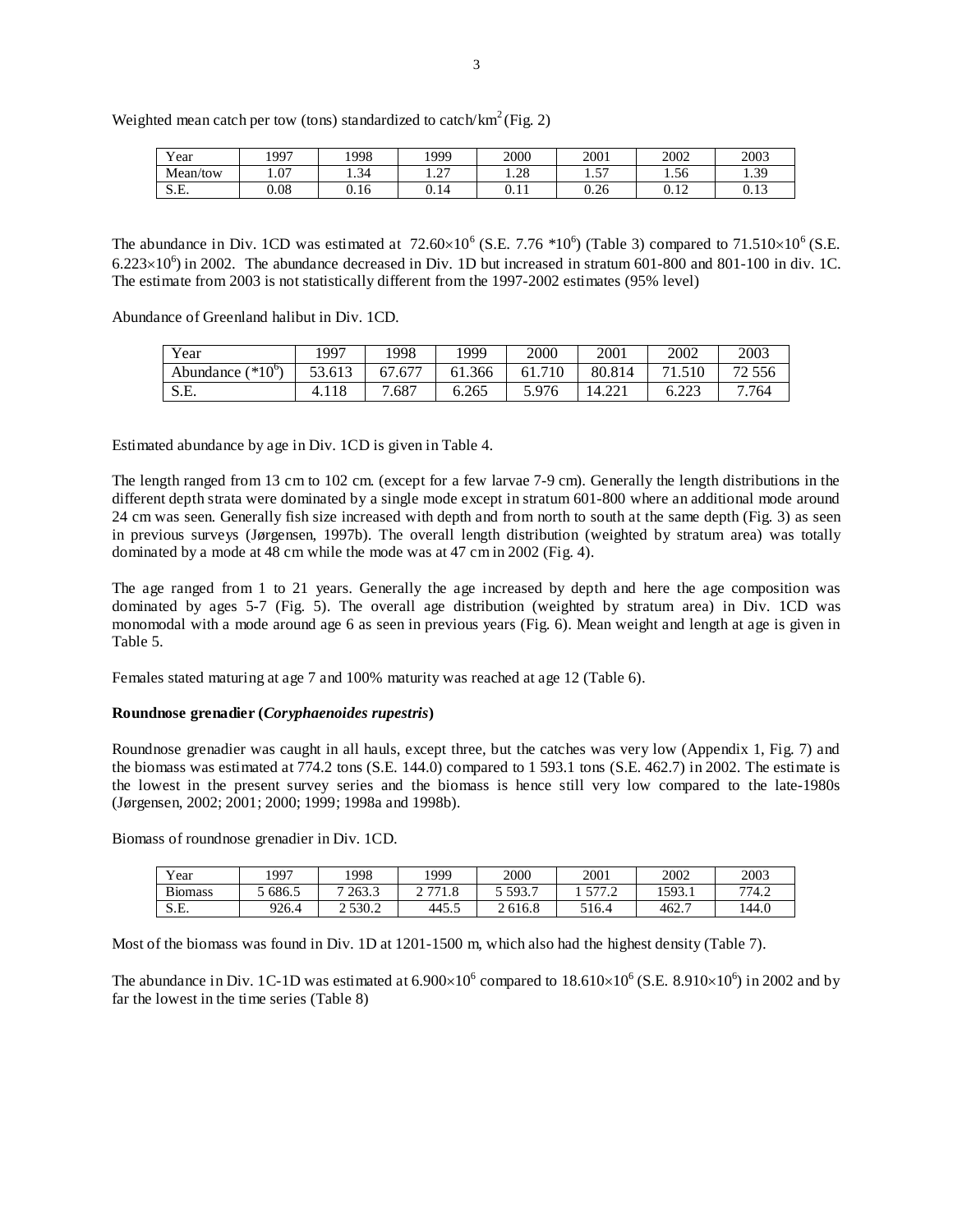| $v_{\text{ear}}$             | 1997   | 1998                            | 1999   | 2000                   | 2001   | 2002   | 2003                 |
|------------------------------|--------|---------------------------------|--------|------------------------|--------|--------|----------------------|
| $(*10^{\circ})$<br>Abundance | 32.441 | 75.243                          | 29.100 | 99.52                  | 24.698 | 18.610 | 6.900                |
| $10^{*6}$<br>S.E.            | 7.056  | $\mathcal{L}$<br>25<br>ر د ۱۰ ک | 8.963  | 67<br>$\sim$<br>ا د. ا | 8.797  | 8.910  | 272<br>1. <i>414</i> |

Pre anal fin length ranged from 2 to cm 18 cm. Fish size increased generally with increasing depth (Fig. 8). The overall length distribution (weighted by stratum area) was totally dominated by a broad flat mode at 2-8 cm (Fig. 9).

#### **Roughhead grenadier (***Macrourus berglax***)**

Abundance of roundnose grenadier in Div. 1CD.

The biomass of roughhead grenadier was estimated at 5 657.5 tons (S.E. 700.8) (Table 9, Fig. 10, Appendix 1) which is a decrease compared to 7 907.6 tons (S.E. 823.6) in 2002 but at the level for 1998-2001

Biomass of roughhead grenadier in Div. 1CD.

| Year           | 997         | 1998                              | 1999  | 2000  | 2001  | 2002           | 2003   |
|----------------|-------------|-----------------------------------|-------|-------|-------|----------------|--------|
| <b>Biomass</b> | 2 2 5 8 . 6 | 314.1<br>4                        | 166.2 | 178.1 | 576.6 | $-907_{\cdot}$ | 5657.5 |
| S.E.           | 250.1       | 277 O<br>$\overline{\phantom{a}}$ | 854.1 | 226.5 | 456.3 | 922<br>823.6   | 700.8  |

The highest densities were found between 1001 and 1200 m but the highest biomass was found in Div. 1C at 601- 800 m (Table 9).

The total abundance was estimated at  $15.366\times10^{6}$  (Table 10) which is a decrease compared to  $19.620\times10^{6}$  (S.E.  $1.755 \times 10^6$ ) in 2002 but at the level for 1998-2001

Abundance of roughhead grenadier in Div. 1CD.

| Year                        | 1997 | .998  | 1999   | 2000                              | 2001   | 2002                   | 2003              |
|-----------------------------|------|-------|--------|-----------------------------------|--------|------------------------|-------------------|
| $(10^{\circ})$<br>Abundance | 4.60 | 1.623 | 14.074 | 20.282                            | 13.867 | 19.620                 | 15.366            |
| (* $10^{\circ}$<br>S.E.     | 0.45 | 0.008 | 2.040  | $^{\prime}.182$<br>$\overline{ }$ | 1.549  | 755<br>1. <i>I J J</i> | n 572<br>د ر د. ۷ |

Pre anal fin length ranged from 5 to cm 38 cm and the over all length distribution was dominated by modes at 7, 12 and 16 cm. (Fig. 11).

#### **Deep-sea redfish (***Sebastes mentella***)**

Deep-sea redfish was caught in 9 of the 35 valid hauls, but the catches were low. The biomass was estimated at 1 493 tons which was almost exclusively found in depth stratum 401-600 m in Div. 1C. where the estimate is based on two hauls only (Appendix 1). Both biomass and abundance were somewhat below the estimates from previous years.

Biomass of deep sea redfish.

| Year           | 1997                | 1998   | 1999    | $2000^{1}$ | 2001      | $2002^{1}$ | 2003   |
|----------------|---------------------|--------|---------|------------|-----------|------------|--------|
| <b>Biomass</b> | 464.3               | 1408.1 | . 484.9 |            | 2 0 6 3.4 |            | 1493.4 |
| cг             | 707<br>$\delta/1.1$ | 503.9  | 007.7   |            | 873.5     |            | 684.5  |
| $\sim$ $\sim$  |                     |        |         |            |           |            |        |

1). Poor coverage of relevant depths.

Abundance of deep sea redfish.

| Year      | 1997                                 | 1998   | 1999  | $2000^{1}$ | 2001   | $2002^{17}$ | 2003          |  |  |  |
|-----------|--------------------------------------|--------|-------|------------|--------|-------------|---------------|--|--|--|
| Abundance | 14.690                               | 18.827 | 2.926 |            | 16.337 |             | 7121<br>'.131 |  |  |  |
| S.E.      | 5.500                                | 4.496  | 4.093 |            | ó.474  |             | 3.079         |  |  |  |
|           | 1) Door coverage of relations donths |        |       |            |        |             |               |  |  |  |

1). Poor coverage of relevant depths.

The length ranged from 10 to 40 cm with a dominant mode around 22 cm and a minor mode at 27 cm (Fig. 12)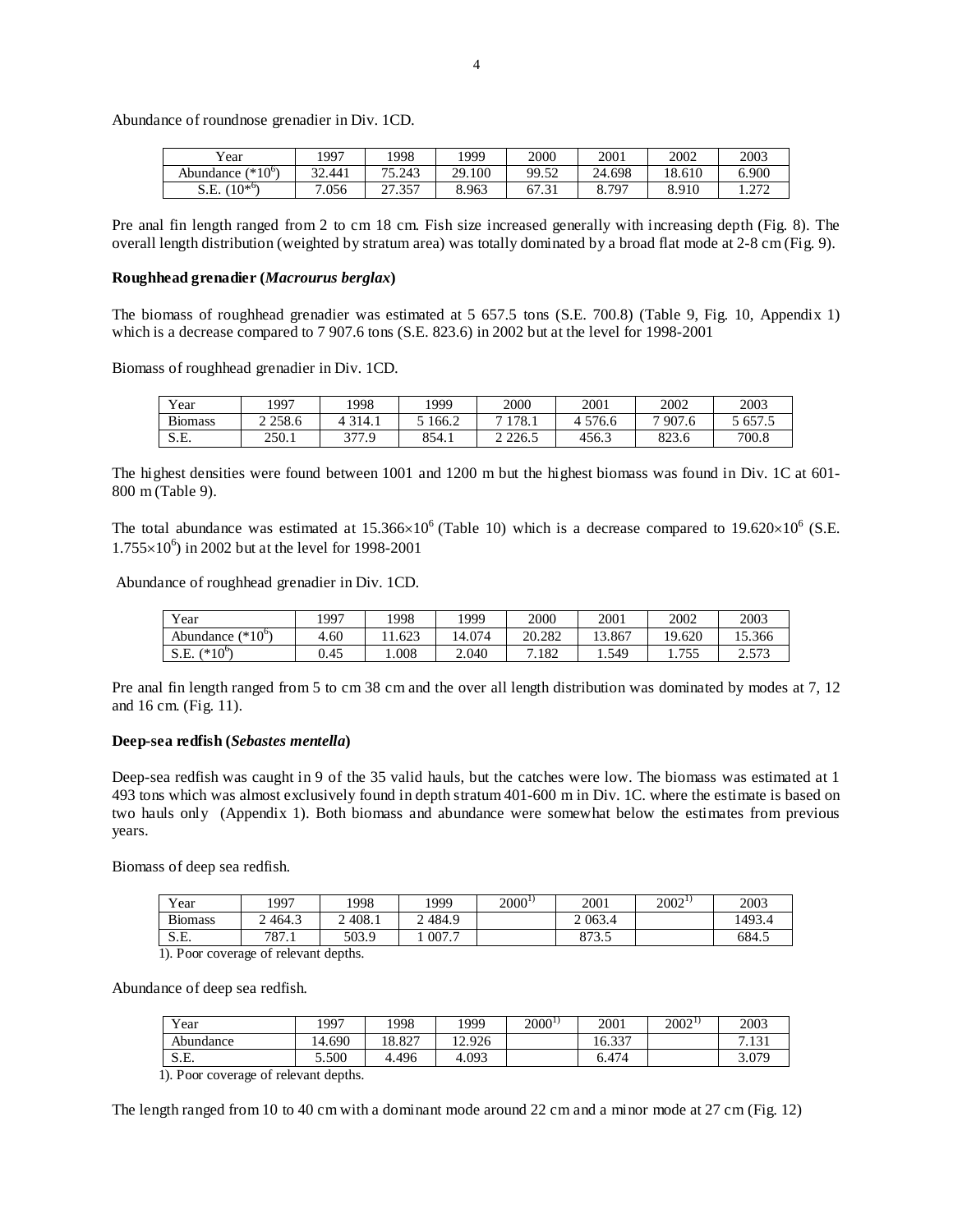#### **Temperature**

The bottom temperature ranged fro 2.4 to 5.1  $^{\circ}$ C and the mean temperature was generally decreasing by depth (Table 11).

#### **References**

- Jørgensen, O A. 1997b. Movement patterns of Greenland halibut, *Reinhardtius hippoglossoides* (Walbaum.) at West Greenland, as inferred from Trawl Survey Distribution and Size Data.. *J. Northw. Atl. Fish. Sci*.; **21**:23-37.
- Jørgensen, O A. 1997a. Pelagic occurrence of Greenland halibut, *Reinhardtius hippoglossoides* (Walbaum) in West Greenland waters. *J. Northw. Atl. Fish. Sci*.; **21**:39-50.
- Jørgensen O. A. 1998a. Results of the Joint Japan Greenland Trawl Surveys at West Greenland 1987-1995 on Greenland Halibut (*Reinhardtius hippoglossoides*) and Roundnose Grenadier (*Coryphaenoides rupestris*). *NAFO Sci. Council Studies* No 31. 21-56.
- Jørgensen O.A. 1998b. Survey for Greenland Halibut in NAFO Division 1C-1D. NAFO SCR Doc. 98/25. Serial No. N3010, 26 pp.
- Jørgensen O.A. 1999. Survey for Greenland Halibut in NAFO Division 1C-1D, 1998. NAFO SCR Doc. 99/30. Serial No. N4086, 25 pp.
- Jørgensen O.A. 2000. Survey for Greenland Halibut in NAFO Division 1C-1D, 1999. NAFO SCR Doc. 00/10. Serial No. N4232, 26 pp.
- Jørgensen O.A. 2001. Survey for Greenland Halibut in NAFO Division 1C-1D, 2000. NAFO SCR Doc. 01/23. Serial No. N4392, 23 pp.
- Jørgensen O.A. 2002. Survey for Greenland Halibut in NAFO Division 1A-1D, 2001. NAFO SCR Doc. 02/30. Serial No. N4637, 31 pp.
- Jørgensen O.A. 2003. Survey for Greenland Halibut in NAFO Division 1C-1D, 2002. NAFO SCR Doc. 03/2030. Serial No. N4829, 27 pp.

Table 1. Area (sq. km) of depth strata by NAFO Division and number of stations planned ( ) and conducted. OK

| Div.           | Depth stratum (m) |             |             |               |              |                          |               |  |  |  |
|----------------|-------------------|-------------|-------------|---------------|--------------|--------------------------|---------------|--|--|--|
|                | 401-600           | 601-800     | 801-1000    | 1001-1200     | 1201-1400    | 1401-1500                |               |  |  |  |
| 1 <sup>C</sup> | 3366 (2) 2        | 16120(7)4   | $6066(9)$ 4 | 611(2)2       |              | $\overline{\phantom{0}}$ | 26163 (20) 12 |  |  |  |
| 1D             | 903(2)0           | 1940 (2) 0  | 3874 (3) 2  | 10140 (19) 10 | $6195(17)$ 7 | 3091(7)4                 | 26143 (50) 23 |  |  |  |
| Tot            | 4269(4)2          | 18060 (9) 4 | 9940 (12) 6 | 10751 (21) 12 | $6195(17)$ 7 | 3091(7)4                 | 52306 (70) 35 |  |  |  |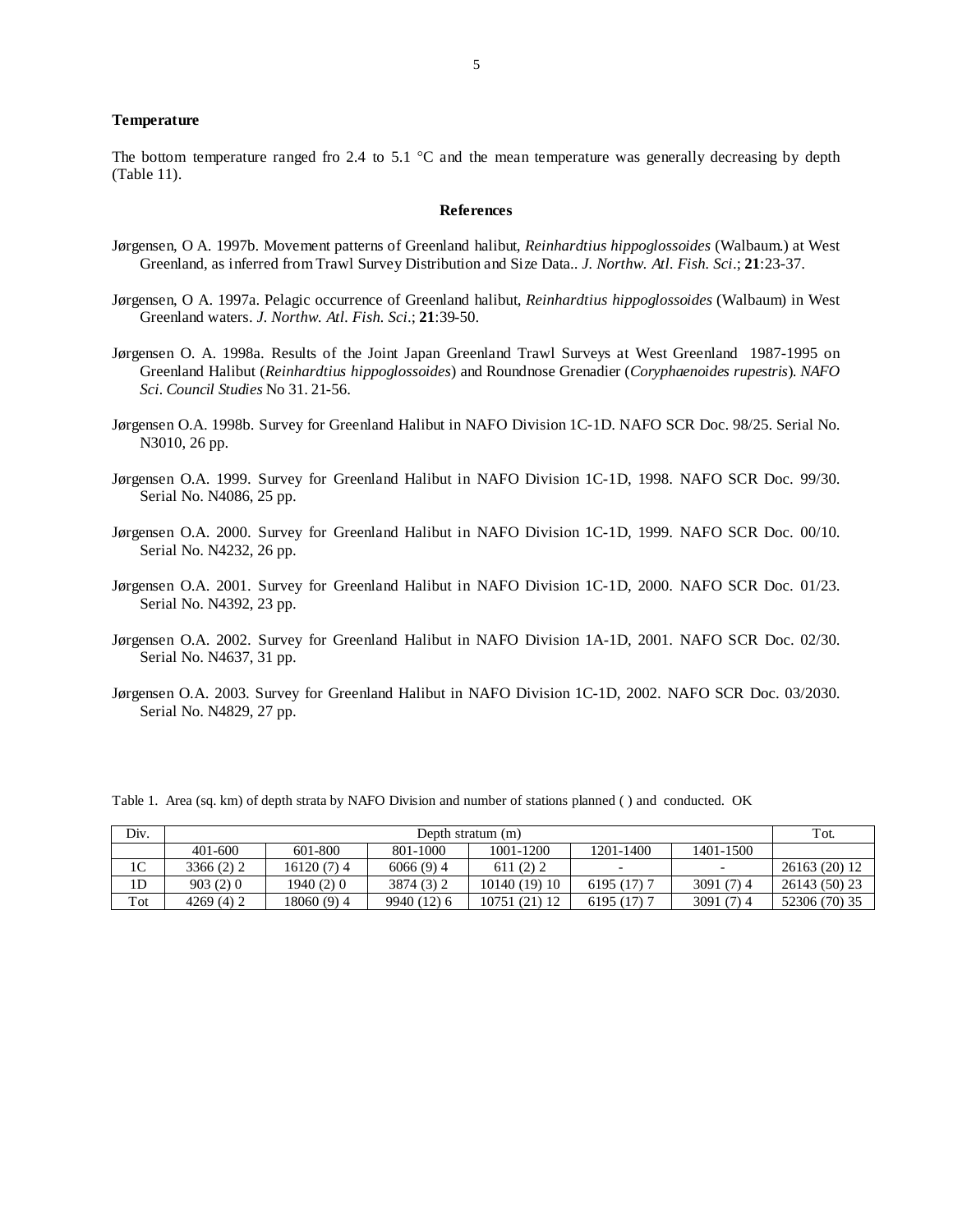| Division       | Depth $(m)$ | Area  | Hauls          | Mean sq/km | <b>Biomass</b> | <b>SE</b> |
|----------------|-------------|-------|----------------|------------|----------------|-----------|
| 1 <sup>C</sup> | $401 - 600$ | 3366  | 2              | 0.1245     | 419.2          | 379.7     |
|                | 601-800     | 16120 | $\overline{4}$ | 0.4368     | 7040.5         | 2123.4    |
|                | 801-1000    | 6066  | $\overline{4}$ | 1.8551     | 11253.1        | 3091.2    |
|                | 1001-1200   | 611   | 2              | 2.1405     | 1307.8         | 133.5     |
|                |             |       |                |            |                |           |
| 1D             | 801-1000    | 3874  | 2              | 1.0168     | 3939.1         | 2565.6    |
|                | 1001-1200   | 10140 | 10             | 2.1729     | 22033.1        | 2524.7    |
|                | 1201-1400   | 6195  | 7              | 2.9846     | 18489.4        | 3396.6    |
|                | 1401-1500   | 3091  | $\overline{4}$ | 1.3701     | 4235           | 1547.0    |
| All            |             | 49463 | 35             | 1.3893     | 68717.2        | 6411.9    |

Table 2. Biomass (tons) of Greenland halibut by Division and depth stratum, 2003.

Table 3. Abundance of Greenland halibut by Division and depth stratum, 2003.

| Division       | Depth $(m)$ | Area  | Hauls          | Mean sq/km | Abundance     | <b>SE</b>     |
|----------------|-------------|-------|----------------|------------|---------------|---------------|
| 1 <sup>C</sup> | $401 - 600$ | 3366  | 2              | 149.8      | $5.04E + 0.5$ | $4.38E + 0.5$ |
|                | 601-800     | 16120 | $\overline{4}$ | 857.7      | $1.38E + 07$  | $5.11E + 06$  |
|                | 801-1000    | 6066  | $\overline{4}$ | 2112.2     | $1.28E + 07$  | $2.99E + 06$  |
|                | 1001-1200   | 611   | 2              | 2109.8     | $1.29E + 06$  | $2.85E + 0.5$ |
|                |             |       |                |            |               |               |
| 1D             | 801-1000    | 3874  | 2              | 1090.5     | $4.22E + 06$  | $2.56E + 06$  |
|                | 1001-1200   | 10140 | 10             | 1991.8     | $2.02E + 07$  | $2.79E + 06$  |
|                | 1201-1400   | 6195  | 7              | 2622.7     | $1.62E + 07$  | $2.89E + 06$  |
|                | 1401-1500   | 3091  | $\overline{4}$ | 1117.7     | $3.45E + 06$  | $1.52E + 06$  |
| All            |             | 49463 | 35             | 1466.9     | $7.26E + 07$  | $7.76E + 06$  |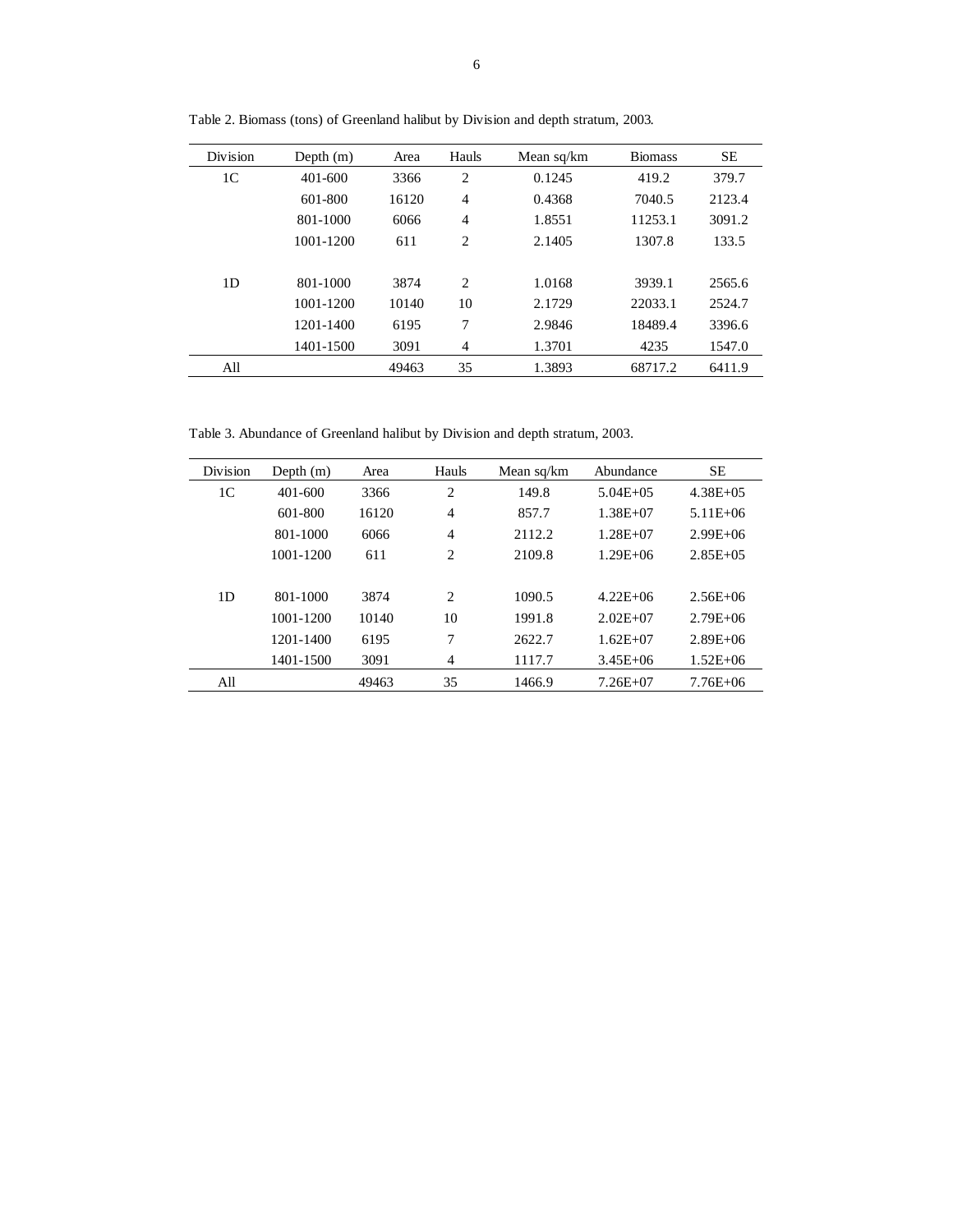| AGE | 1997     | 1998     | 1999         | 2000           | 2001     | 2002           | 2003     |
|-----|----------|----------|--------------|----------------|----------|----------------|----------|
| 1   | $\Omega$ | $\Omega$ | $\mathbf{0}$ | 78826          | 15585    | 71512          | 833452   |
| 2   | 536130   | 609093   | 184098       | 109496         | 281013   | 214536         | 3187890  |
| 3   | 1704893  | 3722237  | 920490       | 479059         | 511722   | 285367         | 1468105  |
| 4   | 3023773  | 4662948  | 4172888      | 3074341        | 4835796  | 2361529        | 2417001  |
| 5   | 9961295  | 14760362 | 11291344     | 15090231       | 20601616 | 11779876       | 12348567 |
| 6   | 15370847 | 19057854 | 15893794     | 16838191       | 26595603 | 26697300       | 21816458 |
| 7   | 13558728 | 14083592 | 19759852     | 14711646       | 17922784 | 18561065       | 18499540 |
| 8   | 5436358  | 5766084  | 4786548      | 5026106        | 4674899  | 6201987        | 6534966  |
| 9   | 1200931  | 1515966  | 859124       | 3214208        | 2550178  | 1857799        | 2403542  |
| 10  | 948950   | 1211419  | 920490       | 1040152        | 780082   | 1340261        | 1244102  |
| 11  | 584382   | 764751   | 613660       | 717770         | 705656   | 905723         | 581491   |
| 12  | 466433   | 527881   | 675026       | 350292         | 369836   | 166242         | 224915   |
| 13  | 187646   | 351921   | 429562       | 318336         | 345397   | 257412         | 264203   |
| 14  | 96503    | 155657   | 429562       | 122157         | 195607   | 143024         | 207745   |
| 15  | 262704   | 236870   | 184098       | 230208         | 225277   | 263139         | 67270    |
| 16  | 187646   | 115051   | 61366        | 128242         | 91540    | 178780         | 206590   |
| 17  | 64336    | 128586   | 61366        | 95352          | 80275    | 107268         | 72546    |
| 18  | 16084    | $\Omega$ | 61366        | 57045          | 22628    | 35756          | 41219    |
| 19  | $\Omega$ | $\Omega$ | $\mathbf{0}$ | 27474          | 32325    | 83431          | 58531    |
| 20  | $\Omega$ | $\Omega$ | $\Omega$     | $\overline{0}$ | 8081     | $\overline{0}$ | 22258    |
| 21  |          |          |              |                |          | $\theta$       | 7419     |
| SUM | 53607639 | 67670271 | 61304634     | 61709132       | 80845900 | 71512007       | 72507812 |

Table 4. Estimated abundance by age from Div. 1C-1D from the surveys in 1997-2003. The Age-length key from 1998 is applied on the 1997 data.

Table 5. Mean weight and mean length-at-age of Greenland halibut, 1995-2003.

|     | 1995          |      | 1996                                                                                                                                        |      | 1997   |      | 1998                      |      | 1999         |      | 2000             |      | 2001                 |      | 2002          |      |                  | 2003 |
|-----|---------------|------|---------------------------------------------------------------------------------------------------------------------------------------------|------|--------|------|---------------------------|------|--------------|------|------------------|------|----------------------|------|---------------|------|------------------|------|
| AGE |               |      | weight length weight length weight length weight length weight length weight length weight length weight length weight length weight length |      |        |      |                           |      |              |      |                  |      |                      |      |               |      |                  |      |
| 1   |               |      |                                                                                                                                             |      |        |      |                           |      |              |      | 25.0             | 13.5 | 27.9                 | 14.4 | 20.0          | 16.0 |                  |      |
| 2   | 50.0          | 20.0 |                                                                                                                                             |      | 23.3   | 15.3 | 38.2                      | 18.7 | 64.0         | 21.0 | 75.0             | 21.0 | 85.4                 | 21.0 | 60.0          | 21.7 | 85.0             | 23.0 |
| 3   | 140.0         | 27.0 | 175.0                                                                                                                                       | 30.5 | 58.2   | 19.8 | 175.5                     | 28.5 | 206.1        | 27.4 | 145.8            | 26.3 | 173.3                | 26.7 | 200.0         | 29.6 | 192.0            | 29.4 |
| 4   | 339.4         | 35.1 | 378.3                                                                                                                                       | 36.4 | 137.0  | 26.1 | 347.5                     | 35.3 | 342.1        | 34.4 | 329.3            | 33.6 | 366.4                | 34.2 | 341.0         | 35.5 | 355.0            | 35.7 |
| 5   | 495.5         | 40.1 | 555.6                                                                                                                                       | 41.2 | 271.8  | 32.8 | 551.4                     | 40.9 | 570.7        | 40.3 | 528.0            | 39.5 | 574.4                | 39.7 | 486.6         | 39.9 | 522.5            | 40.2 |
| 6   | 691.6         | 45.0 | 794.1                                                                                                                                       | 45.7 | 443.9  | 38.0 | 854.2                     | 46.8 | 793.4        | 45.6 | 764.4            | 44.5 | 848.7                | 44.9 | 747.0         | 45.6 | 762.8 45.4       |      |
| 7   | 986.6         | 49.8 | 1056.0                                                                                                                                      | 49.9 | 736.9  | 43.9 | 1218.1                    | 51.9 | 1195.5       |      | 51.4 1073.5      | 49.8 | 1158.6               | 49.9 | 1132.2        | 51.7 | 1116.0 51.2      |      |
| 8   | 1360.0        | 54.5 | 1447.0                                                                                                                                      | 55.3 | 1070.2 | 49.9 | 1572.3                    | 56.8 | 1665.4       | 57.9 | 1375.6 53.7      |      | 1540.5               | 54.8 | 1369.7        |      | 55.6 1419.3 55.9 |      |
| 9   | 1817.0        | 59.6 | 2092.2                                                                                                                                      | 61.5 | 1453.7 | 55.6 | 2074.8                    | 60.6 | 2057.1       | 61.1 | 1630.8 56.8      |      | 1843.6               | 58.0 | 1844.1        | 60.7 | 1861.0 59.8      |      |
| 10  | 2163.5        | 62.7 | 2740.6                                                                                                                                      | 65.8 | 2042.9 | 61.2 | 2293.5                    | 63.1 | 2440.7       | 64.1 | 2076.8 61.5      |      | 2258.9               | 61.8 | 2037.4        | 62.5 | 2115.2 62.6      |      |
| 11  | 2679.6        | 66.3 | 3241.7                                                                                                                                      | 68.4 | 2814.6 | 66.7 | 2866.6                    | 66.5 | 2812.1       |      | 66.9 2502.5 63.9 |      | 3316.2               | 65.0 | 2507.6        | 66.0 | 2668.2 66.8      |      |
| 12  | 3248.6        | 69.9 | 4100.2                                                                                                                                      | 73.0 | 3827.7 | 72.6 | 3453.2                    | 69.9 | 4000.1       |      | 72.9 3014.4 67.5 |      | 3449.6               | 68.7 | 3011.4        | 69.7 | 3190.0 70.4      |      |
| 13  | 4133.6        | 73.4 | 4994.0                                                                                                                                      | 76.4 | 4840.0 | 77.3 | 4537.5                    | 74.7 | 5678.6       |      | 79.5 3612.4 70.4 |      | 3866.4               | 71.3 | 3557.7        |      | 71.6 3177.5 70.6 |      |
| 14  | 5685.6        | 79.8 | 5946.7                                                                                                                                      | 80.6 | 6679.4 | 84.0 | 5112.0                    | 77.6 | 7613.2       | 86.7 | 3892.5 72.8      |      | 5256.7               | 77.8 | 4650.0        |      | 78.5 3845.0 75.5 |      |
| 15  | 6631.1        | 83.6 | 7523.7                                                                                                                                      | 86.8 | 7711.1 | 87.8 | 7140.6                    | 85.1 | 8476.7       |      | 91.2 5409.0 78.3 |      | 6323.5               | 81.9 | 5149.2        | 79.0 | 4340.0 76.0      |      |
| 16  | 7533.0        | 89.0 | 8663.0                                                                                                                                      | 89.9 | 9166.0 | 94.6 | 8385.0                    | 88.9 | 9925.0       | 88.5 | 6873.3 85.5      |      | 7203.3               | 86.0 | 6786.0        |      | 84.8 5746.7 81.3 |      |
| 17  | 10413.6 94.6  |      | 9208.3                                                                                                                                      | 91.9 |        |      | 10796.7 97.8 10684.0 95.4 |      |              |      | 8492.0 91.8      |      | 8954.0               | 92.4 | 8520.0        | 90.3 | 6200.0 84.0      |      |
| 18  |               |      | 11180.0 97.0 10127.3 95.3                                                                                                                   |      |        |      |                           |      | 12500.0 99.0 |      | 8590.0 92.3      |      | 8760.0               | 93.0 | 9385.0        | 93.0 |                  |      |
| 19  |               |      | 11566.7 98.3 11168.2 98.5                                                                                                                   |      |        |      | 12850.0 99.0              |      |              |      | 9645.0 91.5      |      | 11500.0 102.0 8553.3 |      |               | 90.3 |                  |      |
| 20  |               |      | 11326.7 100.3 11100.0 95.0                                                                                                                  |      |        |      |                           |      |              |      |                  |      | 14400.0 105.0        |      |               |      |                  |      |
| 21  |               |      | 13100.0 103.5 11250.0 98.3                                                                                                                  |      |        |      |                           |      |              |      |                  |      |                      |      |               |      |                  |      |
| 22  | 13700.0 104.0 |      |                                                                                                                                             |      |        |      |                           |      |              |      |                  |      |                      |      | 13350.0 105.0 |      |                  |      |
| 24  | 15300.0 115.0 |      |                                                                                                                                             |      |        |      |                           |      |              |      |                  |      |                      |      |               |      |                  |      |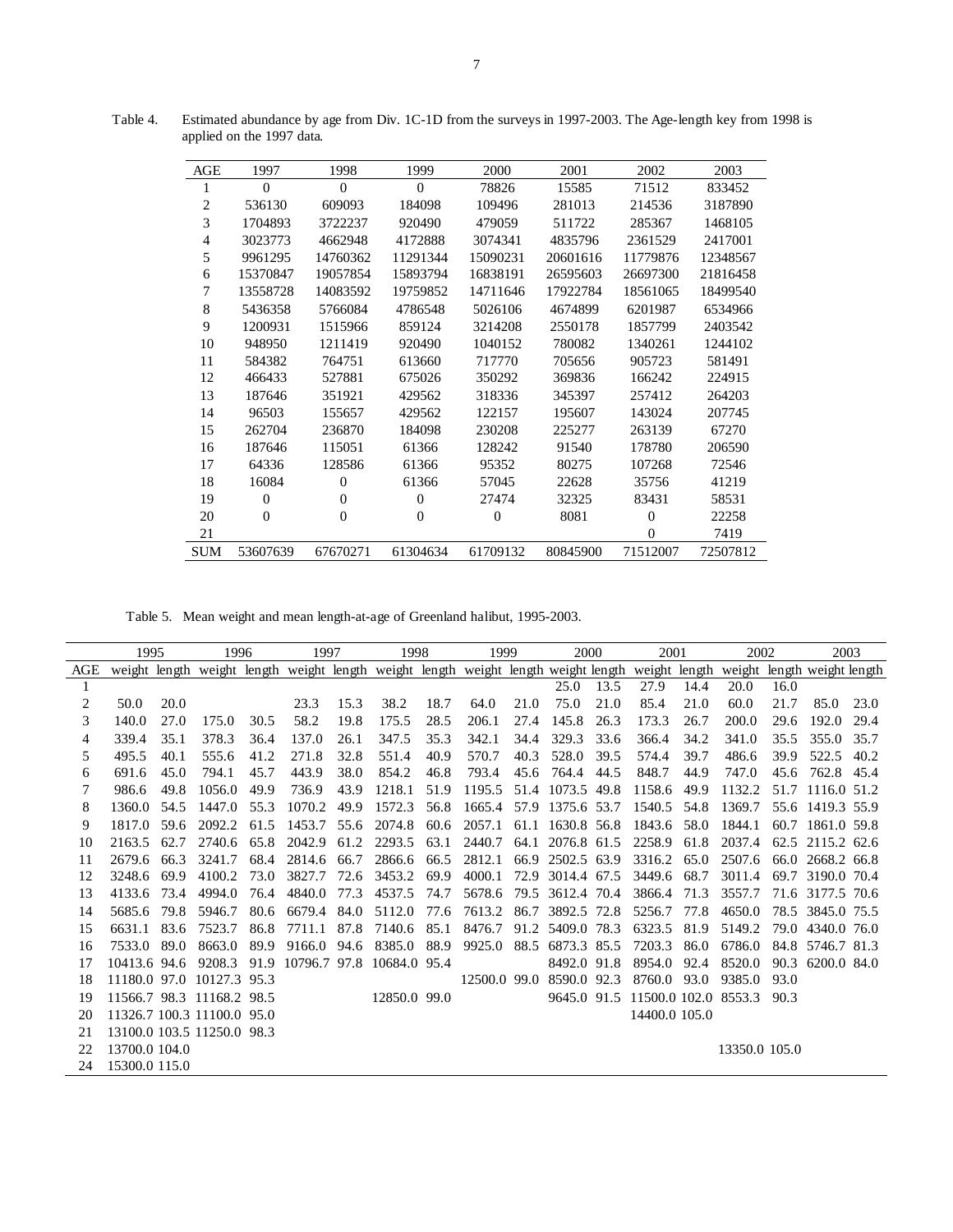|                | Maturity     |                         |                |  |  |  |  |  |  |  |
|----------------|--------------|-------------------------|----------------|--|--|--|--|--|--|--|
|                | $\mathbf{1}$ | $\overline{\mathbf{c}}$ |                |  |  |  |  |  |  |  |
|                | Pct          | Pct                     | N              |  |  |  |  |  |  |  |
| Age            |              |                         |                |  |  |  |  |  |  |  |
| $\sqrt{2}$     | 100.0        |                         | $\overline{2}$ |  |  |  |  |  |  |  |
| 3              | 100.0        |                         | 3              |  |  |  |  |  |  |  |
| $\overline{4}$ | 100.0        |                         | 13             |  |  |  |  |  |  |  |
| 5              | 100.0        |                         | 14             |  |  |  |  |  |  |  |
| 6              | 100.0        |                         | 14             |  |  |  |  |  |  |  |
| 7              | 80.0         | 20.0                    | 20             |  |  |  |  |  |  |  |
| 8              | 53.9         | 46.2                    | 13             |  |  |  |  |  |  |  |
| 9              | 37.5         | 62.5                    | 16             |  |  |  |  |  |  |  |
| 10             | 28.6         | 71.4                    | 14             |  |  |  |  |  |  |  |
| 11             | 46.7         | 53.3                    | 15             |  |  |  |  |  |  |  |
| 12             |              | 100.0                   | 3              |  |  |  |  |  |  |  |
| 13             | 8.3          | 91.7                    | 12             |  |  |  |  |  |  |  |
| 14             |              | 100.0                   | $\overline{4}$ |  |  |  |  |  |  |  |
| 15             |              | 100.0                   | 11             |  |  |  |  |  |  |  |
| 16             |              | 100.0                   | 5              |  |  |  |  |  |  |  |
| 17             |              | 100.0                   | 3              |  |  |  |  |  |  |  |
| 18             |              | 100.0                   | $\overline{c}$ |  |  |  |  |  |  |  |
| 19             | 33.3         | 66.7                    | 3              |  |  |  |  |  |  |  |
| 22             |              | 100.0                   | $\mathbf{1}$   |  |  |  |  |  |  |  |

Table 6. Maturity-at-age in percent, females, Div. 1C-1D, 2003. 1 immature, 2 maturing.

Table 7. Biomass of (tons) roundnose grenadier by Division and depth stratum, 2003.

| Div.           | Stratum(m)  | Area  | Hauls          | Mean   | <b>Biomass</b> | <b>SE</b> |
|----------------|-------------|-------|----------------|--------|----------------|-----------|
| 1 <sup>C</sup> | $401 - 600$ | 3366  | 2              | 0.0003 | 0.9            | 0.9       |
|                | 601-800     | 16120 | $\overline{4}$ | 0.0011 | 17.9           | 10.6      |
|                | 801-1000    | 6066  | $\overline{4}$ | 0.0139 | 84.0           | 34.4      |
|                | 1001-1200   | 611   | 2              | 0.0169 | 10.3           | 8.4       |
|                |             |       |                |        |                |           |
| 1 <sub>D</sub> | 801-1000    | 3874  | 2              | 0.0029 | 11.4           | 6.8       |
|                | 1001-1200   | 10140 | 10             | 0.0086 | 86.7           | 16.0      |
|                | 1201-1400   | 6195  | 7              | 0.0560 | 347.1          | 109.0     |
|                | 1401-1500   | 3091  | 4              | 0.0699 | 215.9          | 84.8      |
| All            |             | 49463 | 35             | 0.0157 | 774.2          | 144.0     |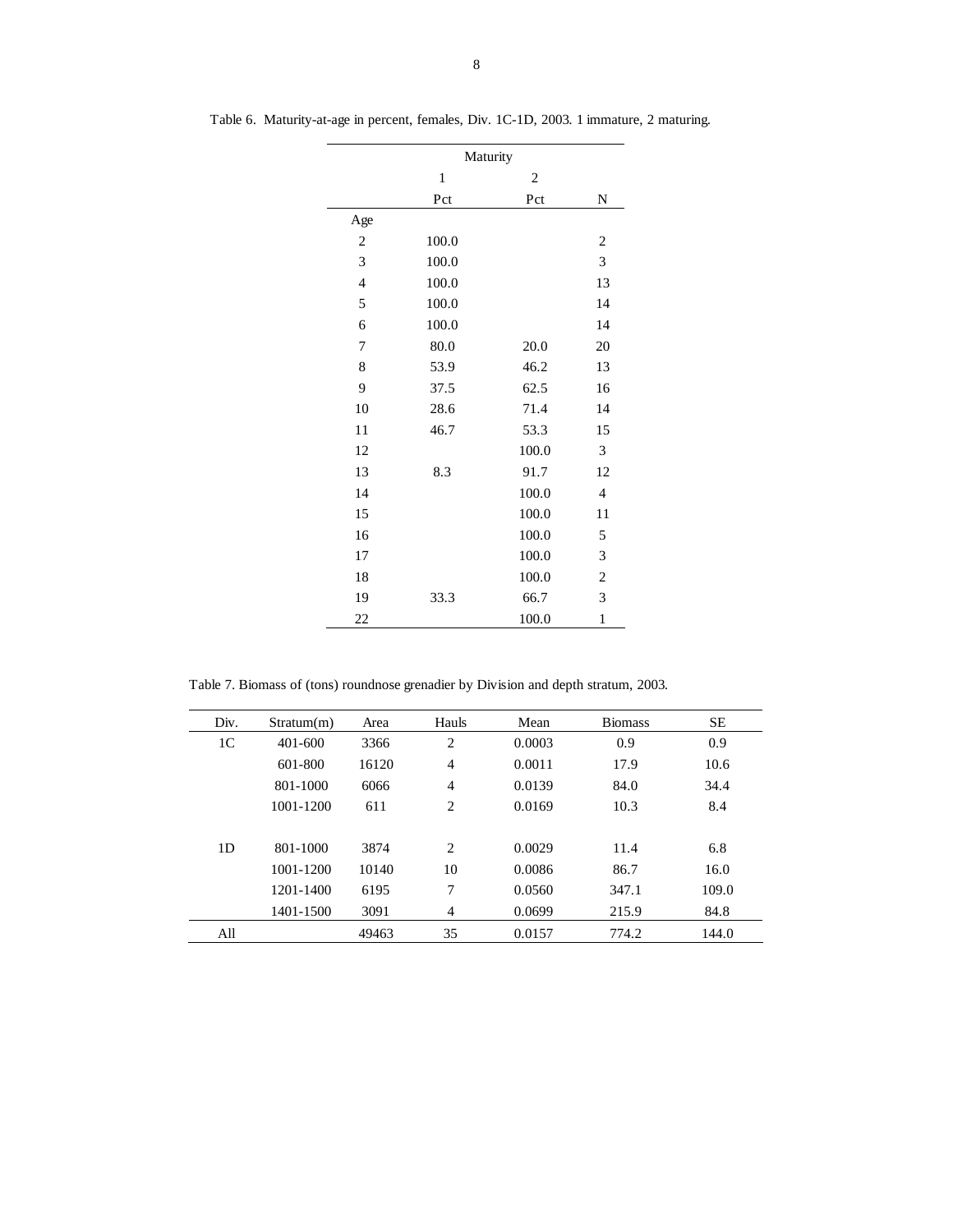| Div.           | Stratum(m) | Area  | Hauls | Mean  | Abundace      | <b>SE</b>     |
|----------------|------------|-------|-------|-------|---------------|---------------|
| 1 <sup>C</sup> | 401-600    | 3366  | 2     | 6.4   | $2.14E + 04$  | $2.14E + 04$  |
|                | 601-800    | 16120 | 4     | 45.6  | $7.34E + 0.5$ | $6.16E + 0.5$ |
|                | 801-1000   | 6066  | 4     | 350.2 | $2.12E + 06$  | $8.97E + 0.5$ |
|                | 1001-1200  | 611   | 2     | 420.6 | $2.57E + 0.5$ | $2.06E + 0.5$ |
|                |            |       |       |       |               |               |
| 1D             | 801-1000   | 3874  | 2     | 45.1  | $1.75E + 0.5$ | $1.29E + 0.5$ |
|                | 1001-1200  | 10140 | 10    | 106.0 | $1.07E + 06$  | $2.45E + 0.5$ |
|                | 1201-1400  | 6195  | 7     | 292.6 | $1.81E + 06$  | $4.94E + 0.5$ |
|                | 1401-1500  | 3091  | 4     | 226.7 | $7.01E + 05$  | $2.67E + 0.5$ |
| All            |            |       |       | 139.5 | $6.90E + 06$  | $1.27E + 06$  |

Table 8. Abundance of roundnose grenadier by Division and depth stratum, 2003.

Table 9. Biomass (tons) of roughhead grenadier by Division and depth stratum, 2003.

| Div. | Stratum(m)  | Area  | Hauls          | Mean   | <b>Biomass</b> | <b>SE</b> |
|------|-------------|-------|----------------|--------|----------------|-----------|
| 1C   | $401 - 600$ | 3366  | 2              | 0.0731 | 246.1          | 28.9      |
|      | 601-800     | 16120 | 4              | 0.1043 | 1681.3         | 628.2     |
|      | 801-1000    | 6066  | $\overline{4}$ | 0.1060 | 643.1          | 92.9      |
|      | 1001-1200   | 611   | $\overline{c}$ | 0.1803 | 110.1          | 16.9      |
|      |             |       |                |        |                |           |
| 1D   | 801-1000    | 3874  | 2              | 0.0664 | 257.1          | 79.3      |
|      | 1001-1200   | 10140 | 10             | 0.1270 | 1287.7         | 181.4     |
|      | 1201-1400   | 6195  | 7              | 0.1641 | 1016.5         | 178.5     |
|      | 1401-1500   | 3091  | 4              | 0.1344 | 415.5          | 125.3     |
| All  |             | 49463 | 35             | 0.1144 | 5657.5         | 700.8     |

Table 10. Abundance of roughhead grenadier by Division and depth stratum, 2003

| Div.           | Stratum(m) | Area  | Hauls          | Mean  | Abundace      | SE            |
|----------------|------------|-------|----------------|-------|---------------|---------------|
| 1 <sup>C</sup> | 401-600    | 3366  | $\overline{c}$ | 241.6 | $8.13E + 0.5$ | $4.23E + 04$  |
|                | 601-800    | 16120 | $\overline{4}$ | 315.0 | $5.08E + 06$  | $2.39E + 06$  |
|                | 801-1000   | 6066  | $\overline{4}$ | 322.6 | $1.96E + 06$  | $2.02E + 0.5$ |
|                | 1001-1200  | 611   | $\overline{c}$ | 488.0 | $2.98E + 0.5$ | $5.34E + 04$  |
|                |            |       |                |       |               |               |
| 1D             | 801-1000   | 3874  | 2              | 211.1 | $8.18E + 0.5$ | $4.97E + 0.5$ |
|                | 1001-1200  | 10140 | 10             | 325.0 | $3.30E + 06$  | $5.38E + 0.5$ |
|                | 1201-1400  | 6195  | 7              | 380.7 | $2.36E + 06$  | $5.31E + 0.5$ |
|                | 1401-1500  | 3091  | 4              | 241.9 | $7.48E + 0.5$ | $2.56E + 05$  |
| All            |            | 49463 | 35             | 310.7 | $1.54E + 07$  | $2.57E + 06$  |

Table 11. Mean temperature, S.E and number of observations by NAFO Division and depth stratum.

| Div.           | Depth stratum (m)              |                            |  |                        |           |   |                                     |           |   |             |           |             |             |           |   |             |     |  |
|----------------|--------------------------------|----------------------------|--|------------------------|-----------|---|-------------------------------------|-----------|---|-------------|-----------|-------------|-------------|-----------|---|-------------|-----|--|
|                | 601-800<br>401-600<br>801-1000 |                            |  |                        |           |   |                                     | 1001-1200 |   |             | 1201-1400 |             |             | 1401-1500 |   |             |     |  |
|                | $\circ$<br>◡                   | <b>SE</b>                  |  | $\sim$<br>◡            | <b>SE</b> | n | $\circ$<br>◡                        | <b>SE</b> |   | $\sim$<br>◡ | SE        | n           | $\sim$<br>◡ | <b>SE</b> | n | $\sim$<br>◡ | SЕ  |  |
| $\sim$<br>IC   | 4.9                            | $\sim$<br>$\cdot$ . $\sim$ |  | $\sim$ $\sim$<br>، ، ، | .19       |   | 4.0                                 | .08       |   | 3.8         | .01       | $\sim$<br>∼ |             |           |   |             |     |  |
| 1 <sub>D</sub> |                                |                            |  |                        |           |   | $\gamma$ $\tau$<br>$\mathfrak{I}$ . | .05       | - | 3.6         | .03       | 10          |             | .03       |   |             | .04 |  |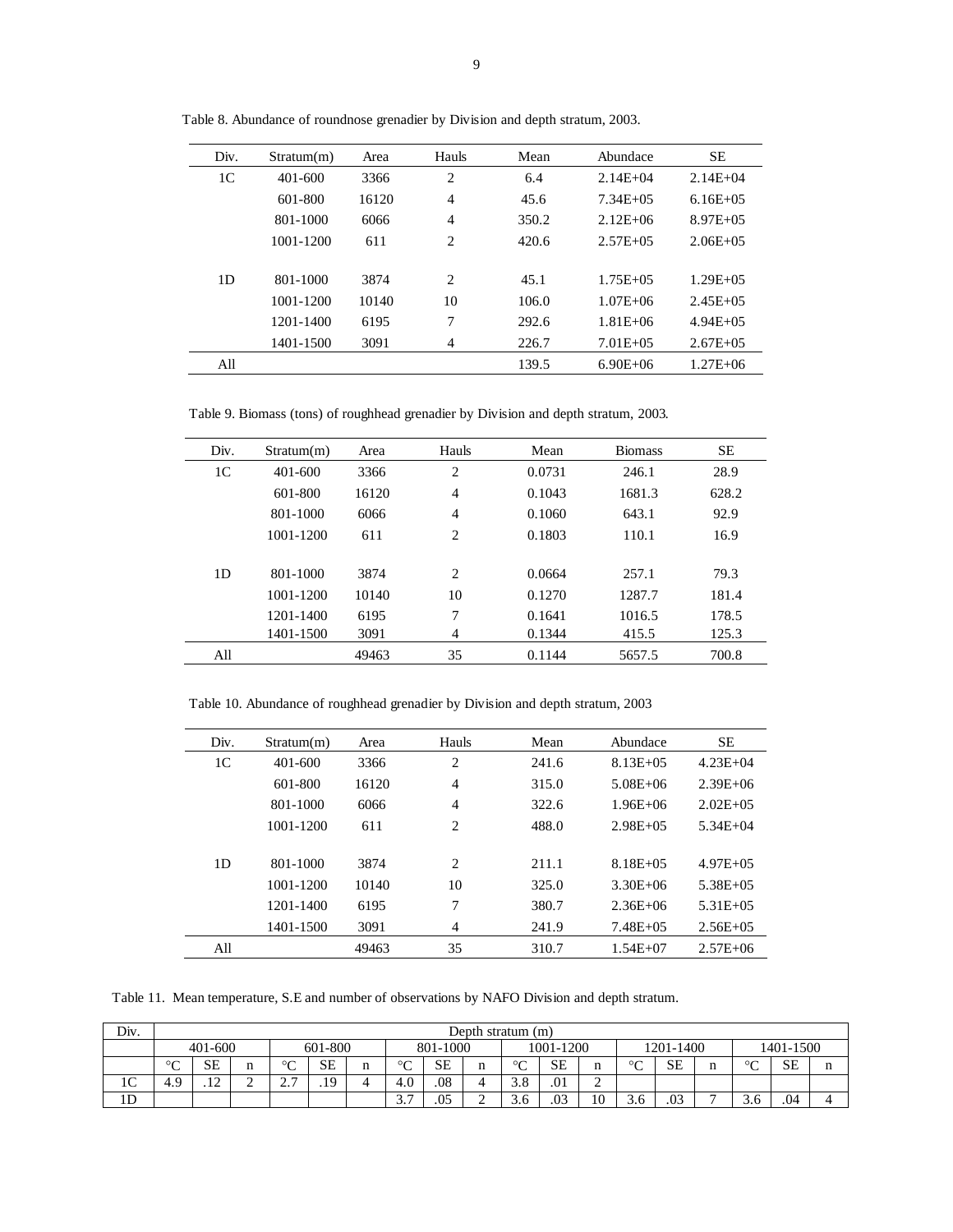



Fig. 1. Distribution of catches of Greenland halibut in 2001-2003 in kg  $\mathrm{km}^{\text{-}2}$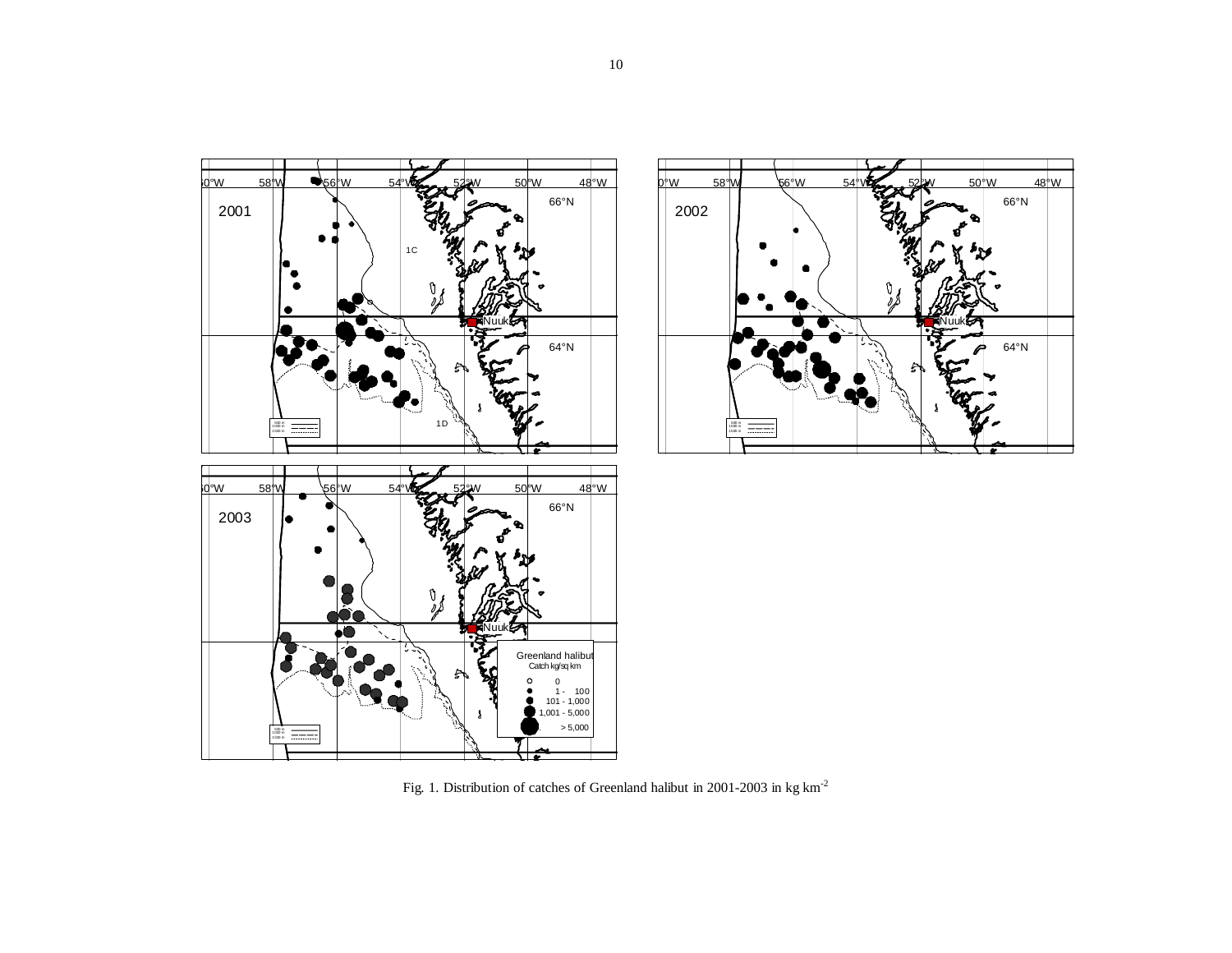

Fig. 1. cont. Distribution of catches of Greenland halibut during 1997-2000 in kg km-<sup>2</sup>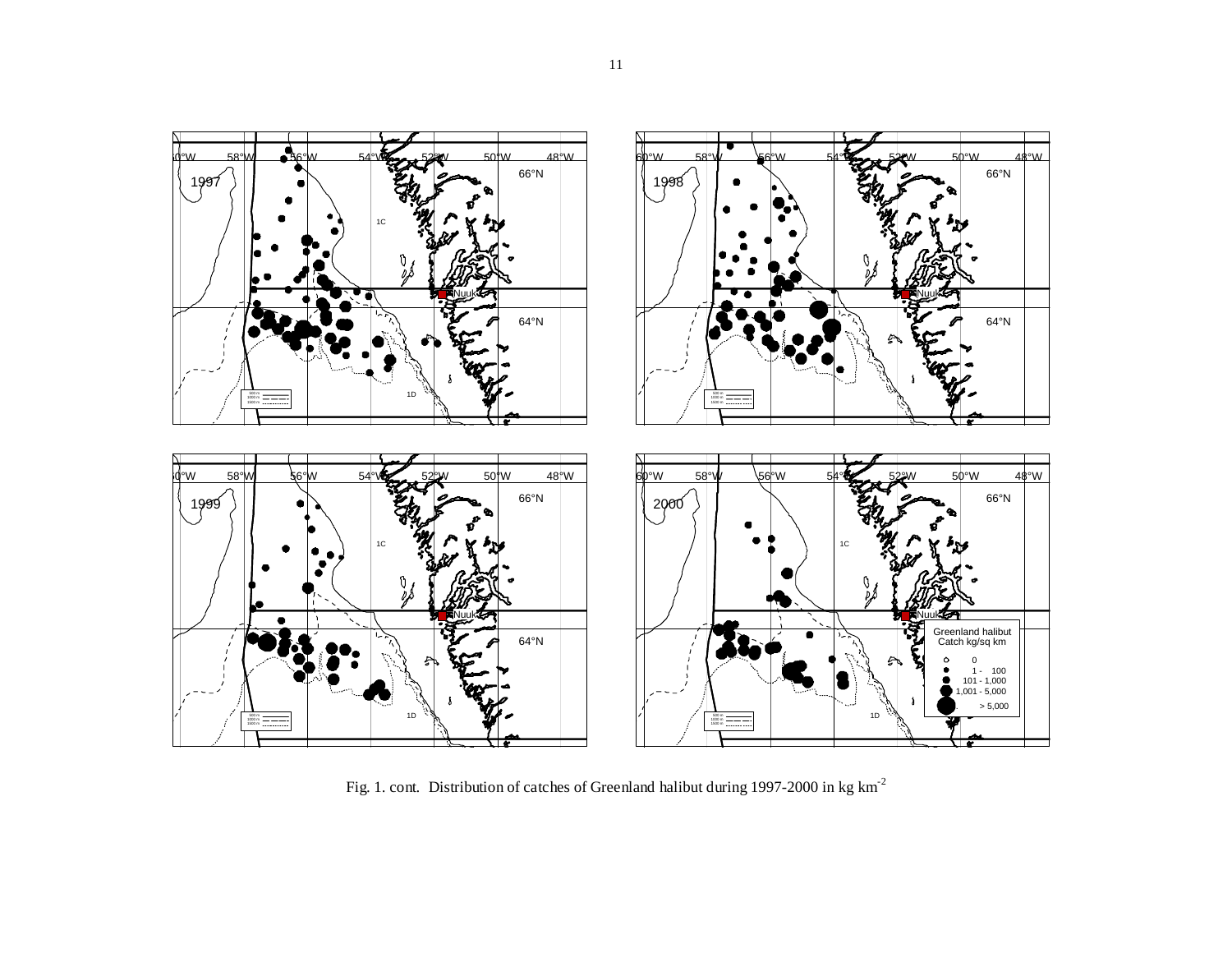

Fig. 2. Mean catch of Greenland halibut per sq. km (tons) standardized by stratum area with +/- S.E.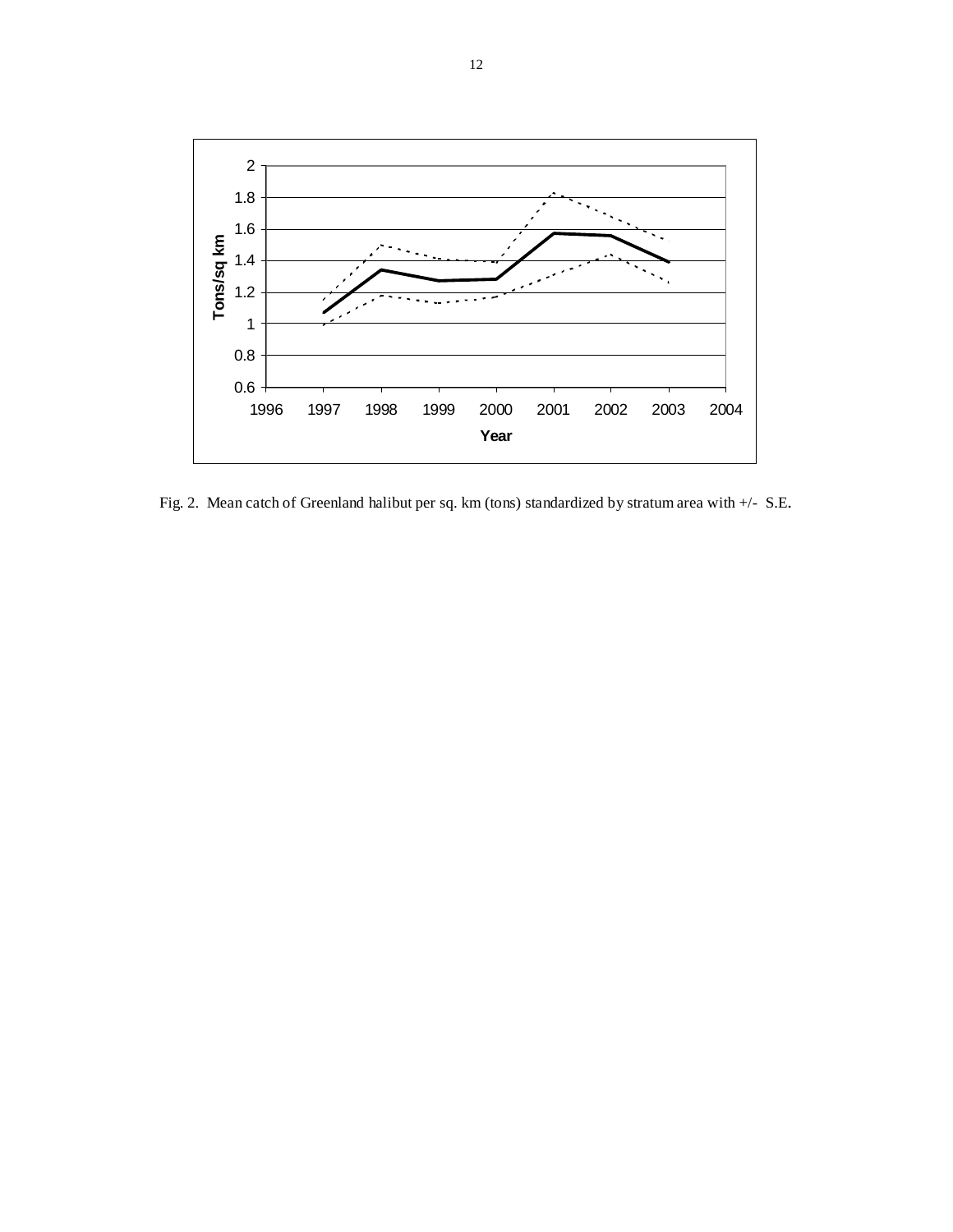

Fig. 3. Length distribution in numbers/km<sup>2</sup> of Greenland halibut (3 cm groups) by year and depth stratum in Div. 1C. Note different scales on y-axis. 2001: Dashed line. 2002: Solid line. 2003. Dotted line.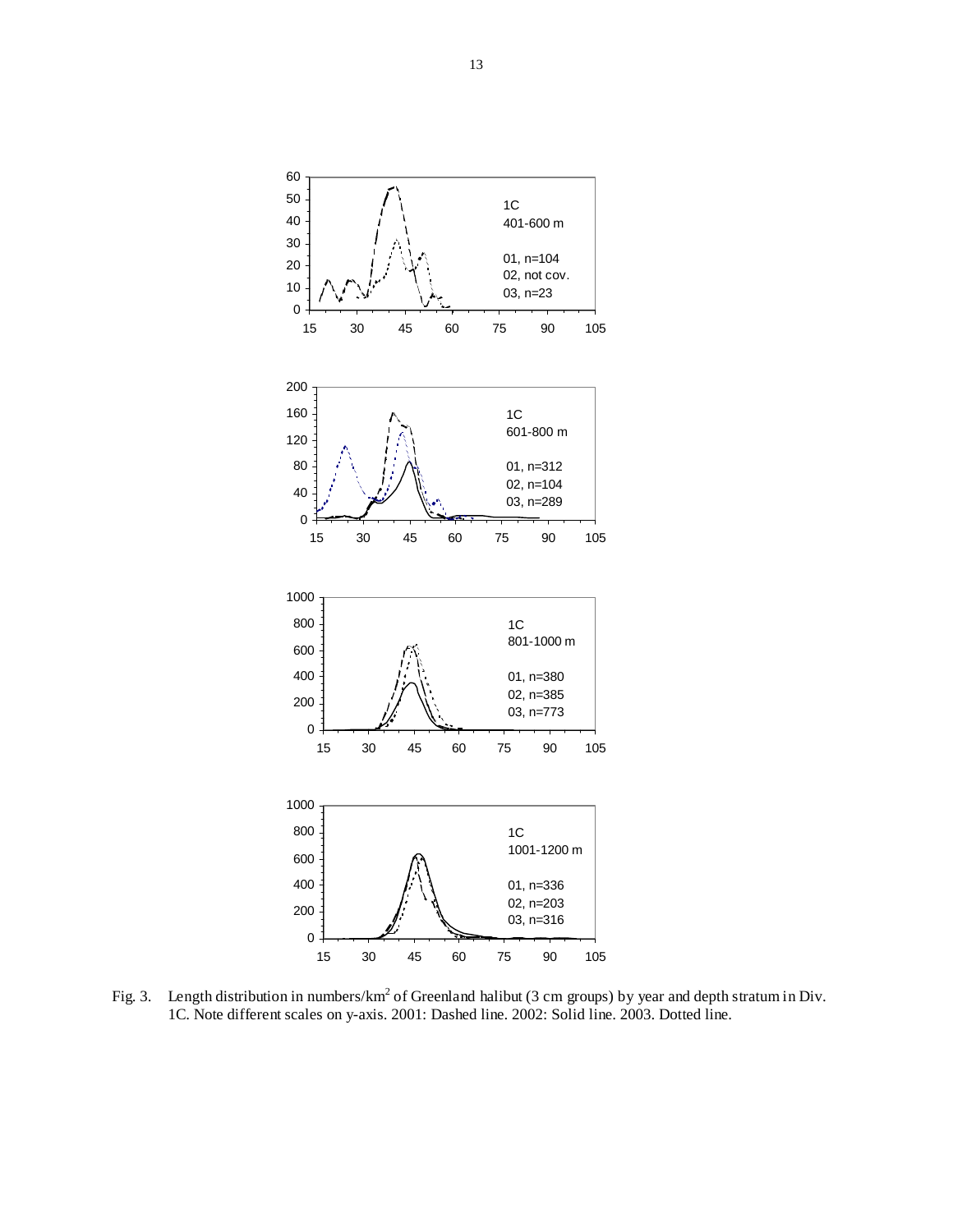

Fig. 3. Length distribution in numbers/km<sup>2</sup> of Greenland halibut (3 cm groups) by year and depth stratum in Div. 1D. Note different scales on y-axis. 2001: Dashed line. 2002: Solid line. 2003. Dotted line.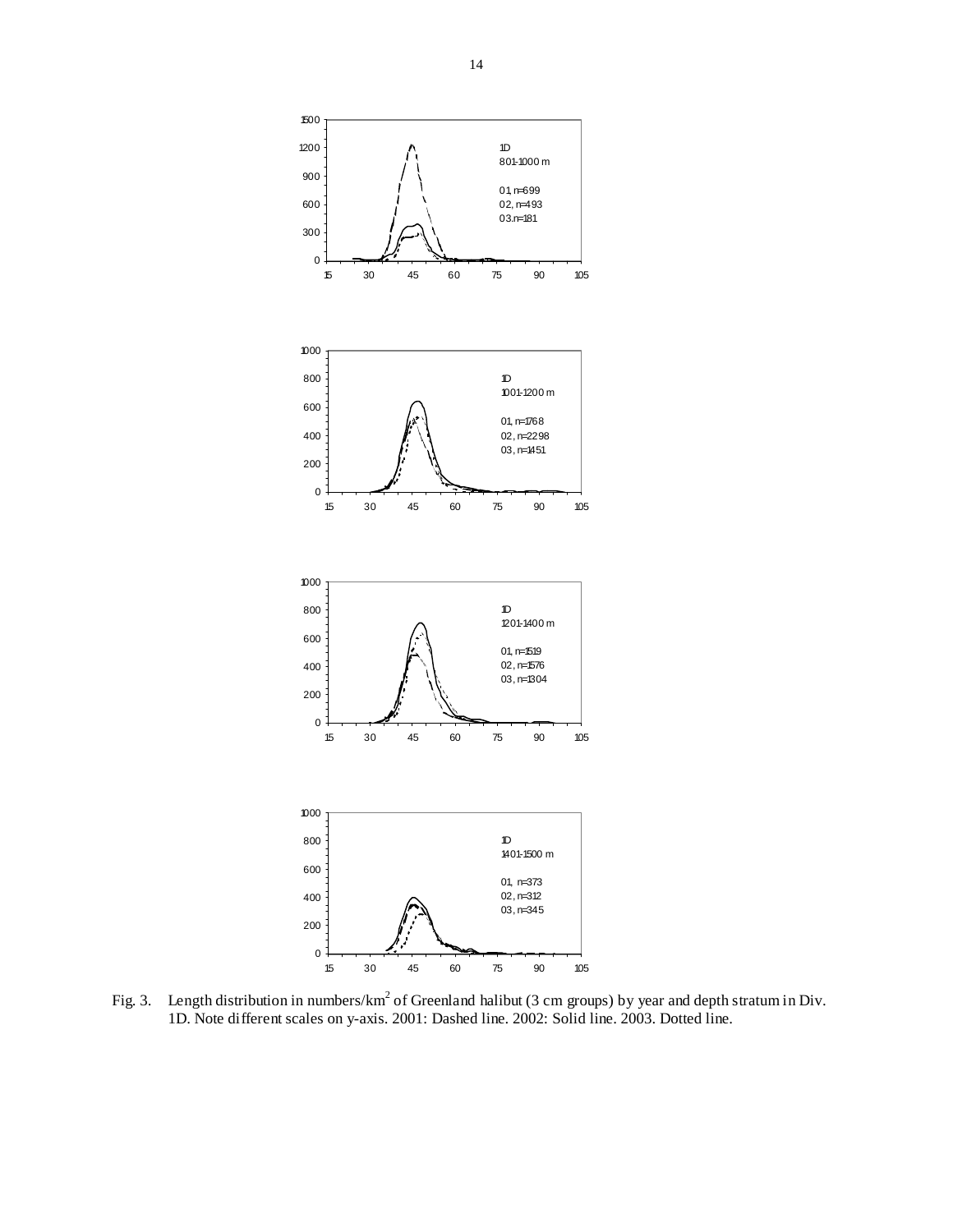

Fig. 4. Overall length distribution of Greenland halibut in numbers (weighted by stratum area) by year.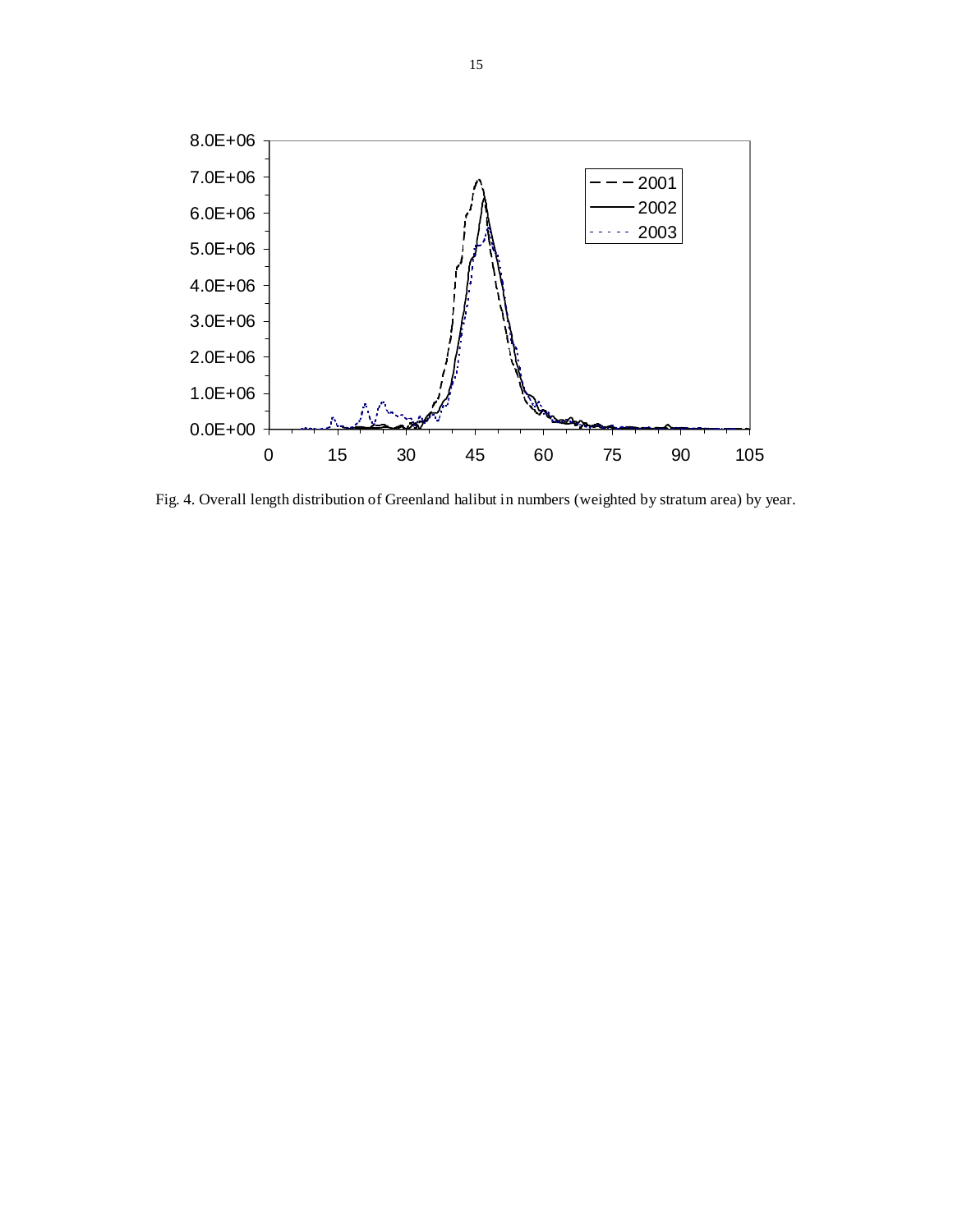

Fig. 5. Age distribution (number km<sup>-2</sup>) by NAFO Division and depth stratum. Note different scales on y-axis.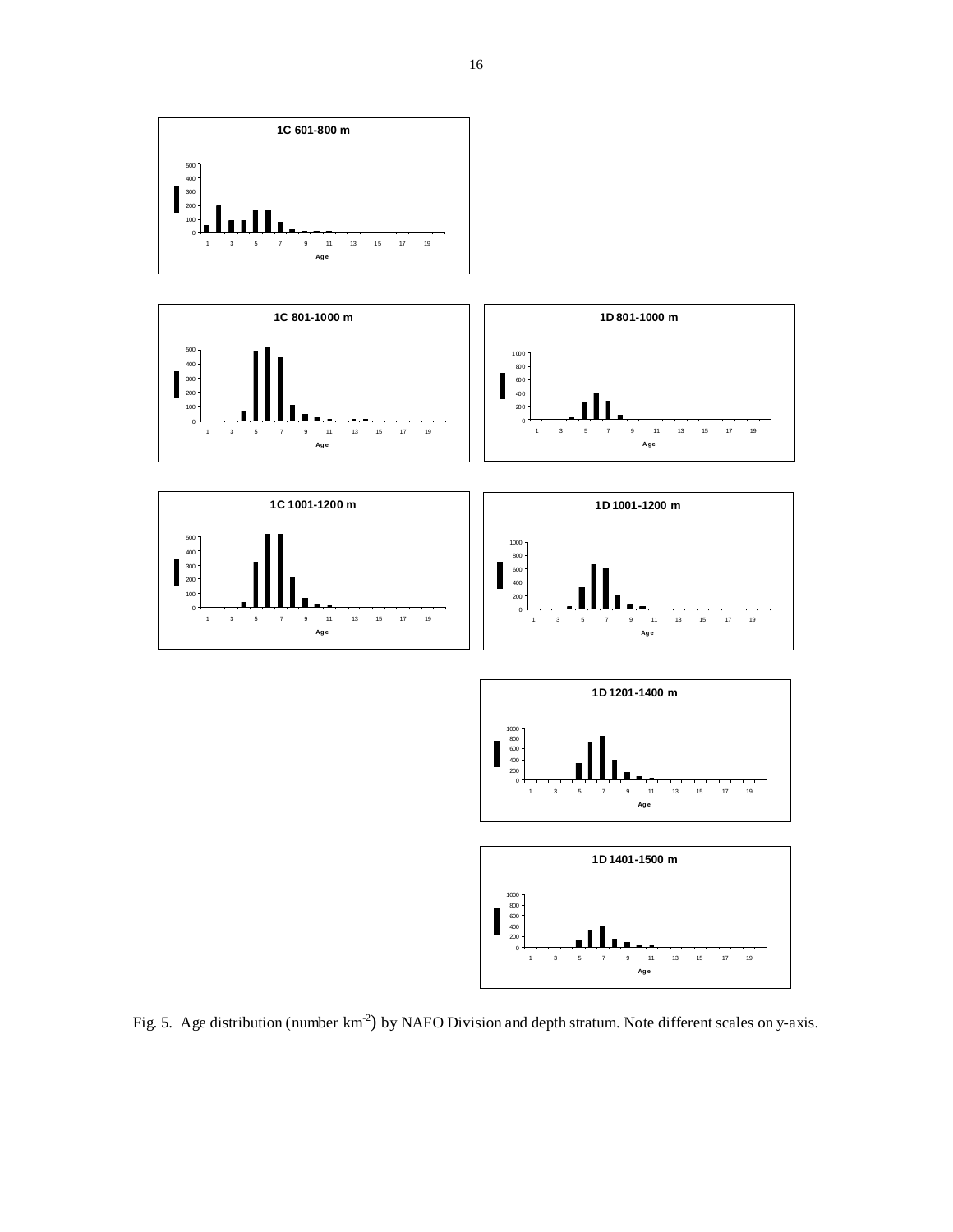

Fig. 6. Overall age distribution (weighted by stratum area) of Greenland halibut in NAFO Div. 1C-1D in 2001- 2003.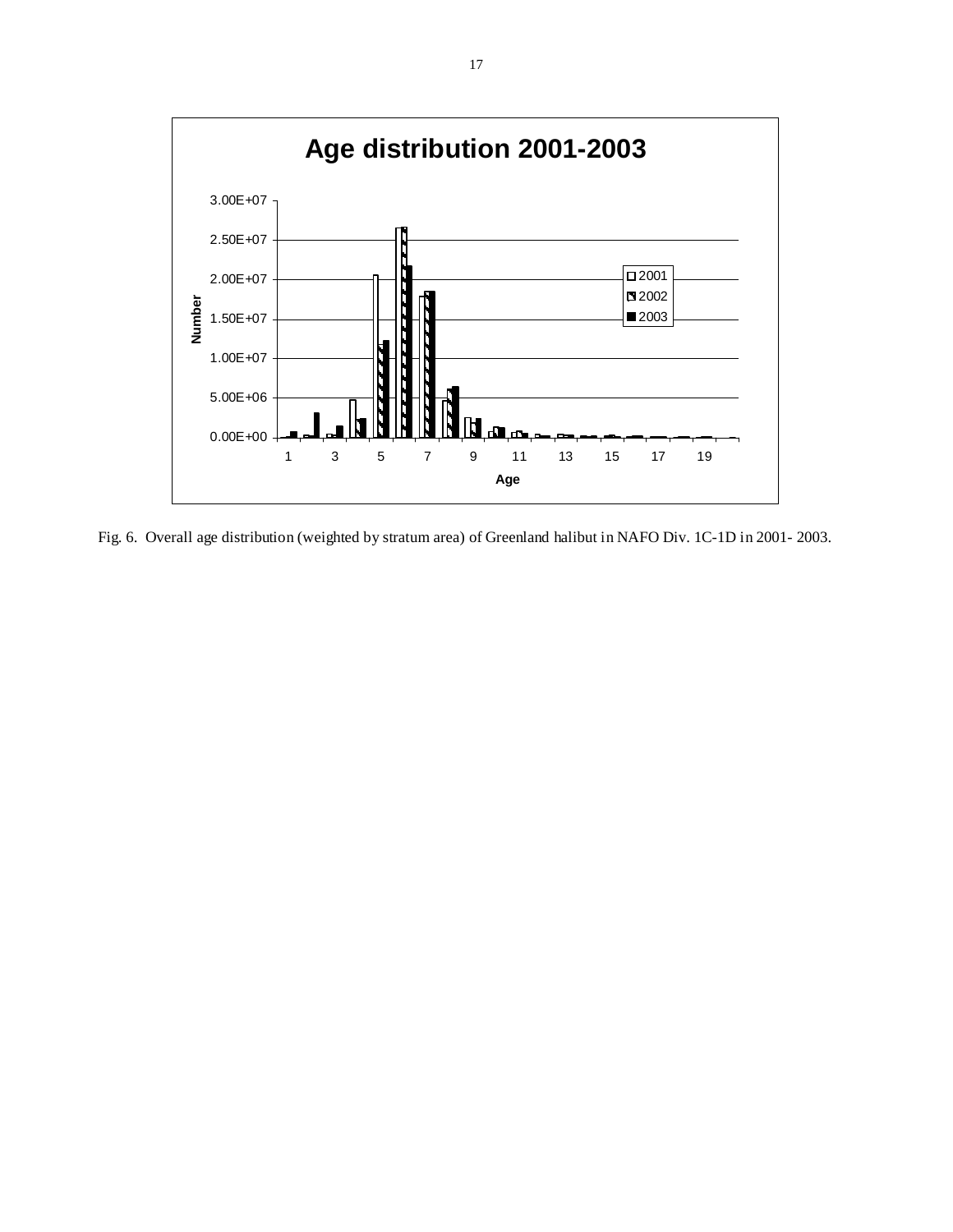





Fig. 7. Distribution of catches of roundnose grenadier in 2001-2003 in kg km-<sup>2</sup>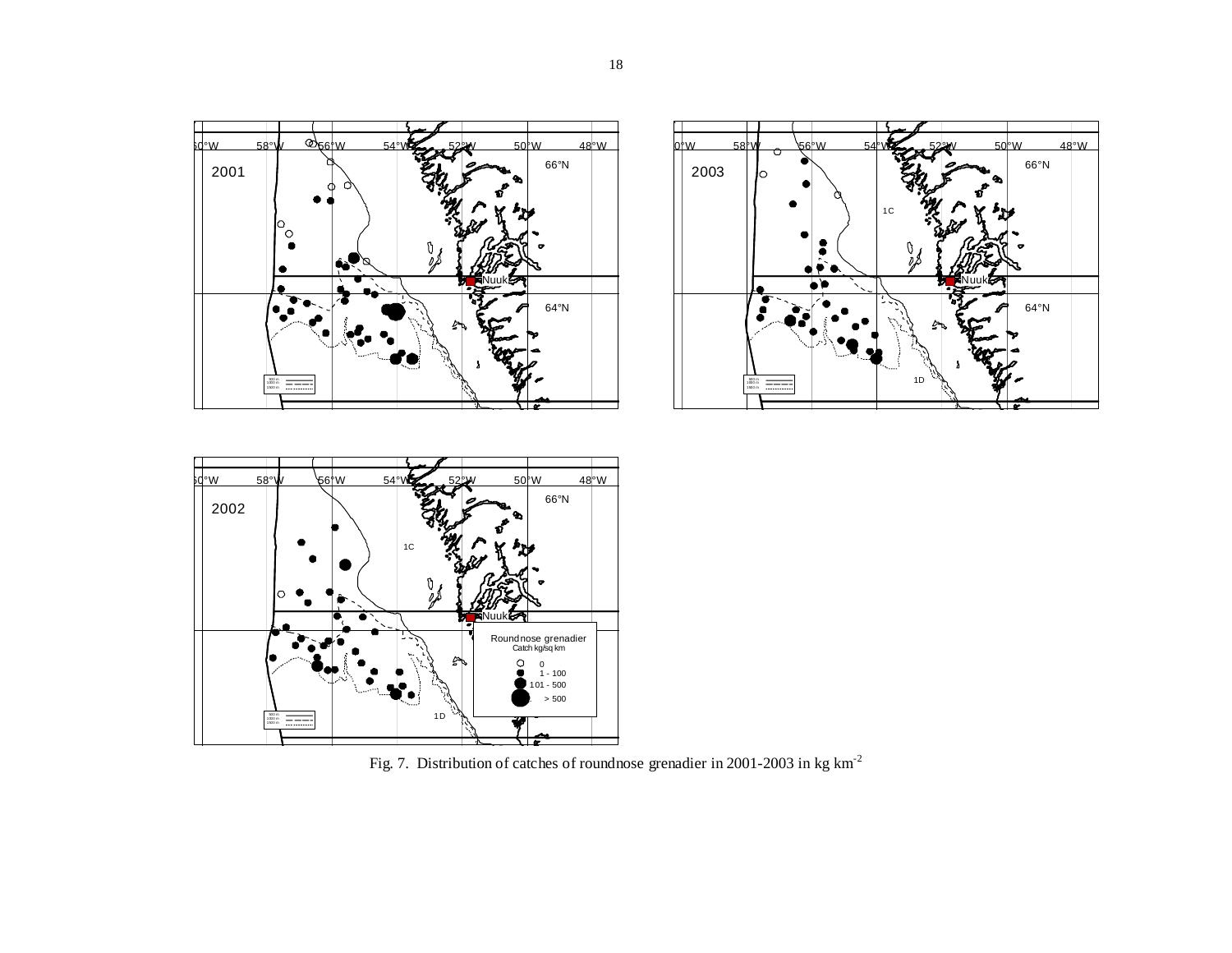

Fig. 7 cont. Distribution of catches of roundnose grenadier during 1997-2000.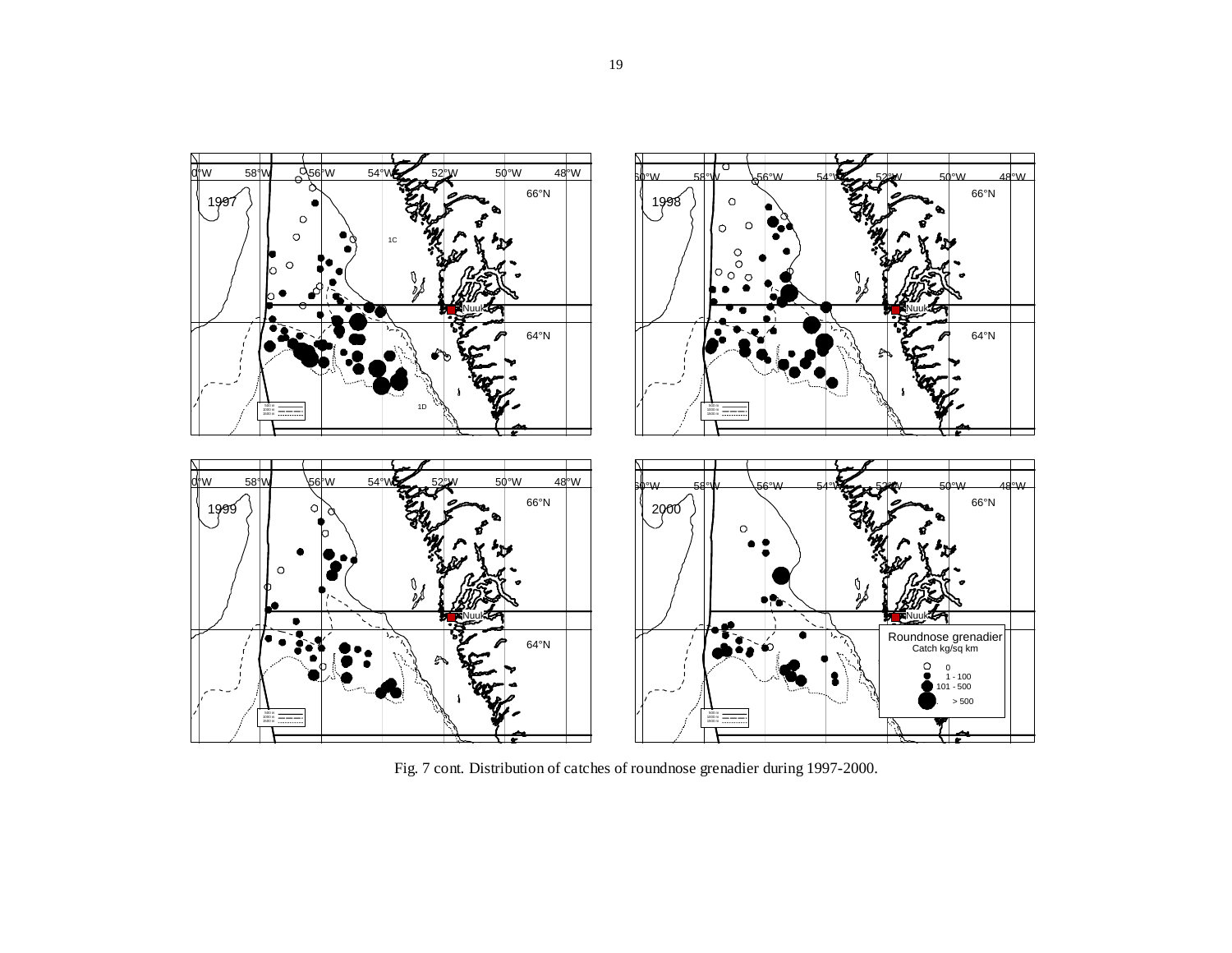

Fig. 8. Length distribution (pre anal fin length) of roundnose grenadier in numbers/km<sup>2</sup> by year and depth strata. Dashed line: 2001. Solid line: 2002. Dotted line: 2003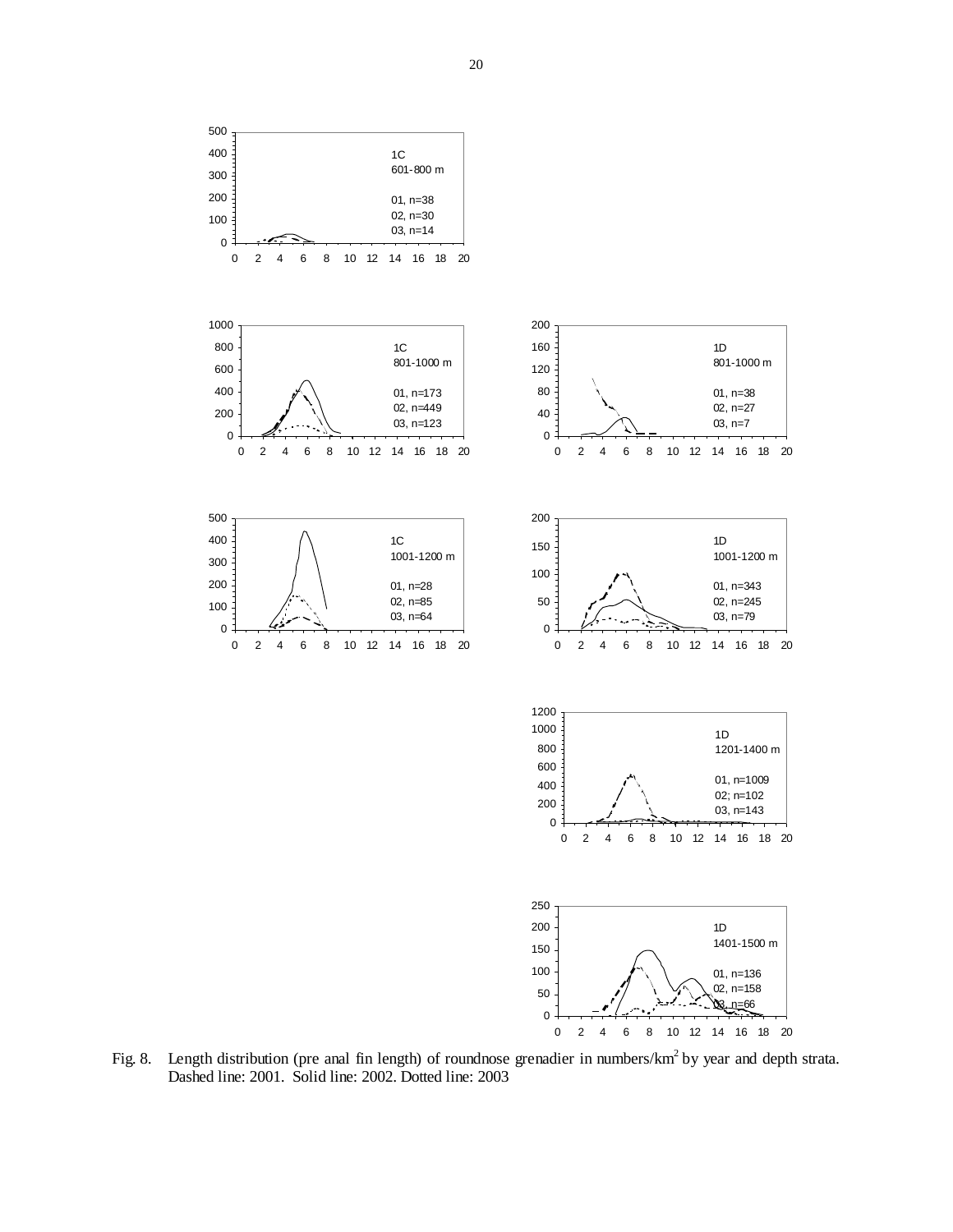

Fig. 9. Overall length distribution of roundnose grenadier (pre anal fin length) in numbers (weighted by stratum area) by year.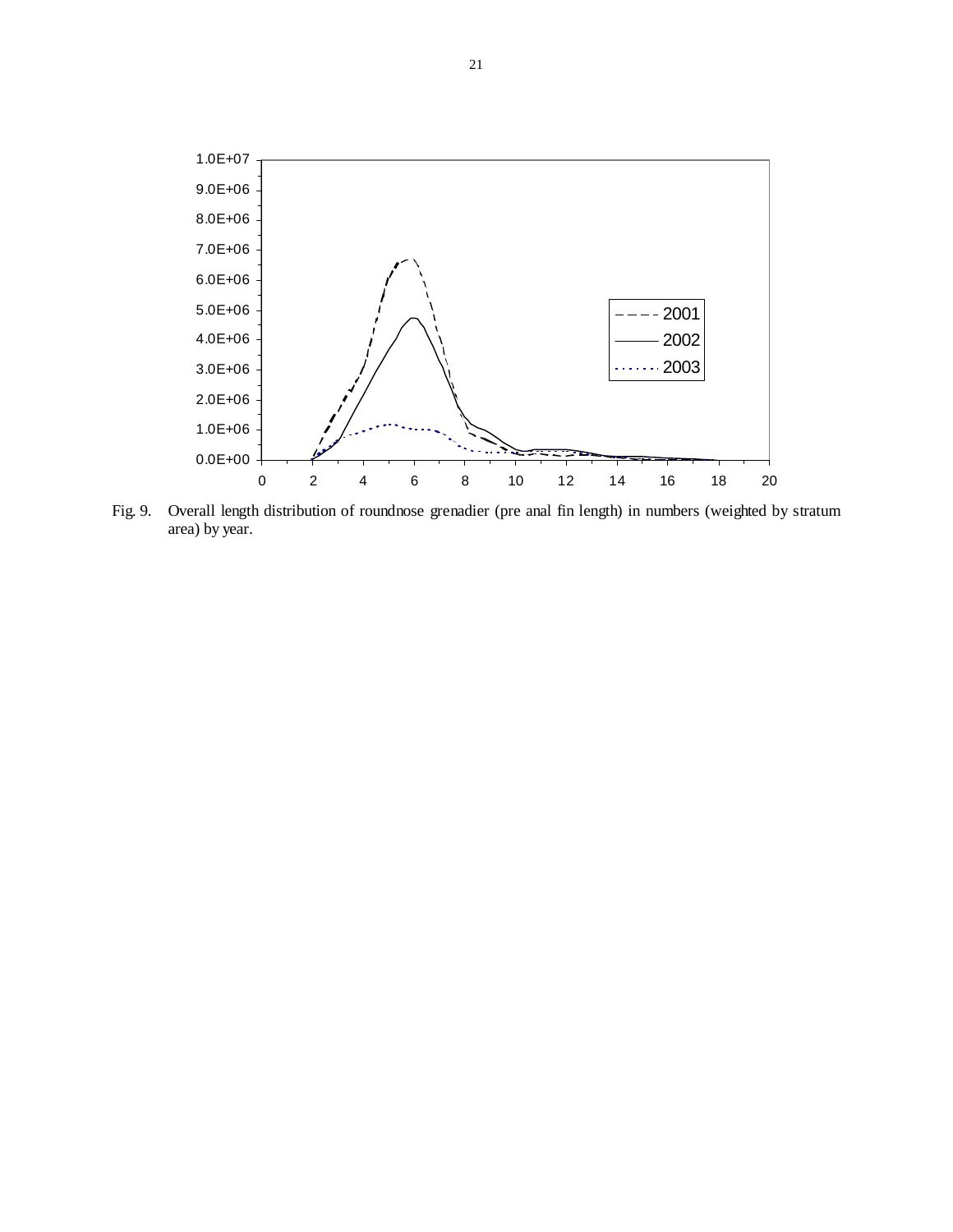

Fig. 10. Distribution of catches of roughhead grenadier in 2001-2003 in kg km-2.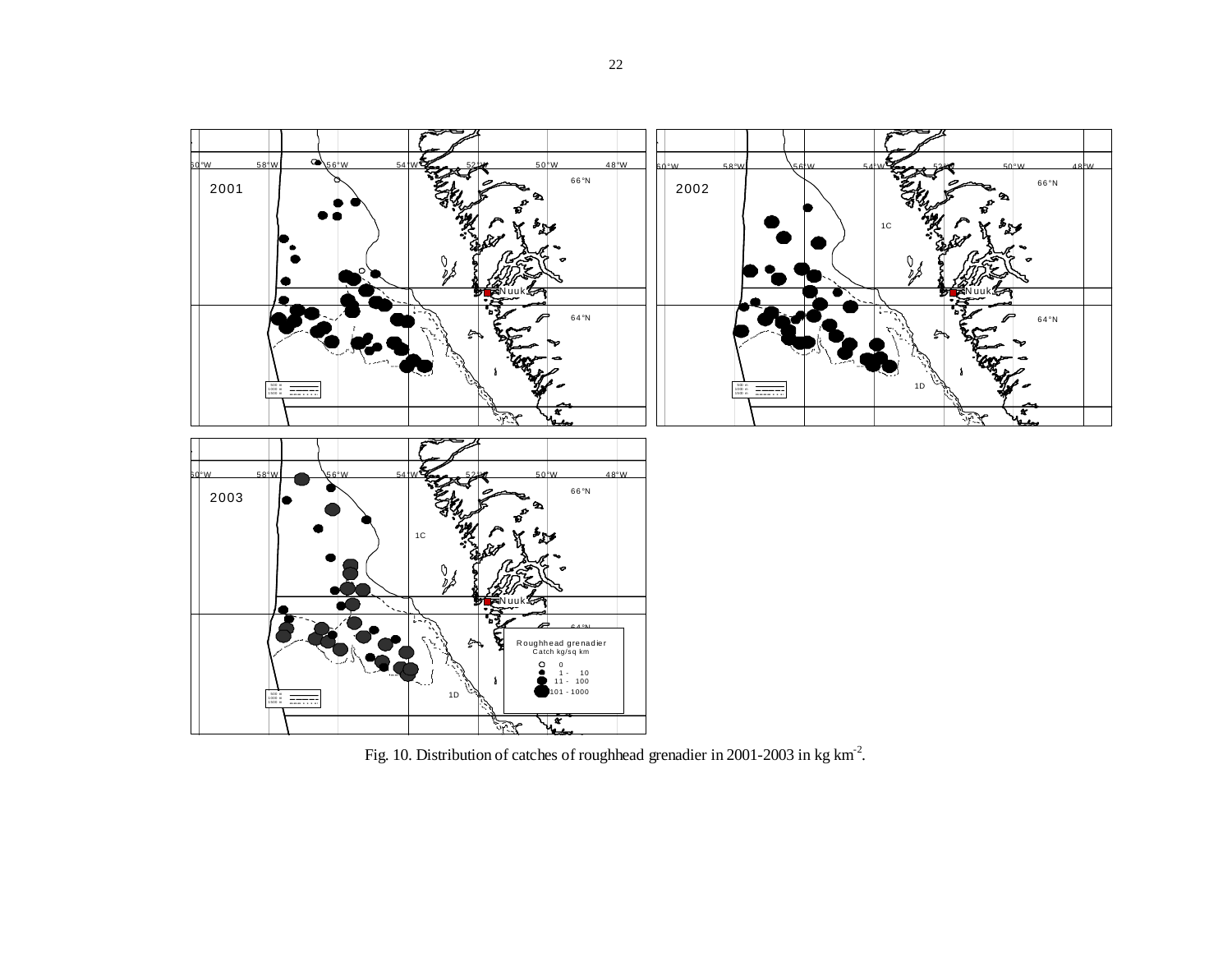

Fig. 10 cont.. Distribution of catches of roughhead grenadier during 1997-2000.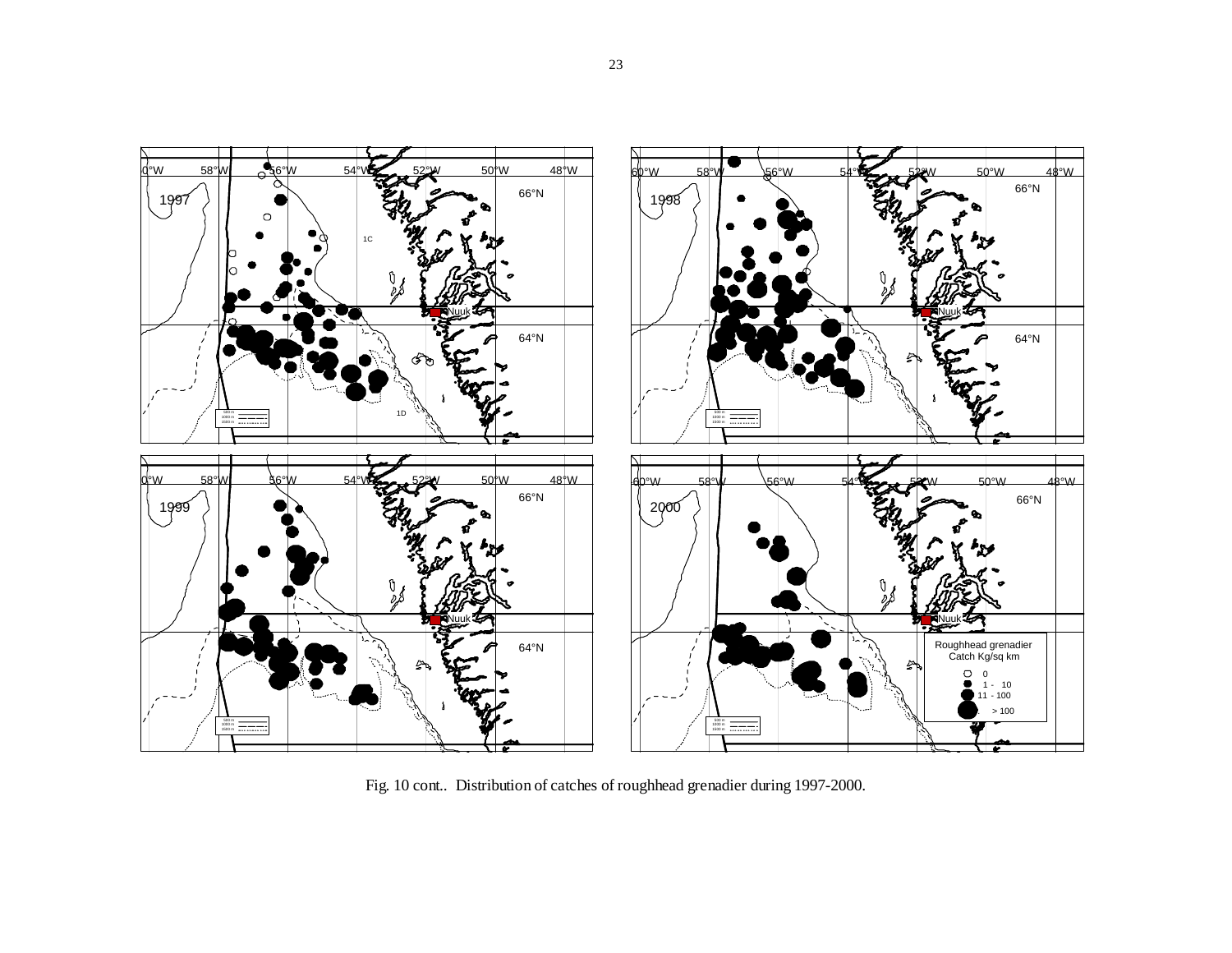

Fig. 11. Overall length distribution (pre anal fin length) of roughhead grenadier in numbers (weighted by stratum area) by year.



Fig. 12. Overall length distribution (pre anal fin length) of deep sea redfish in numbers (weighted by stratum area) by year. (No obs. in 2002)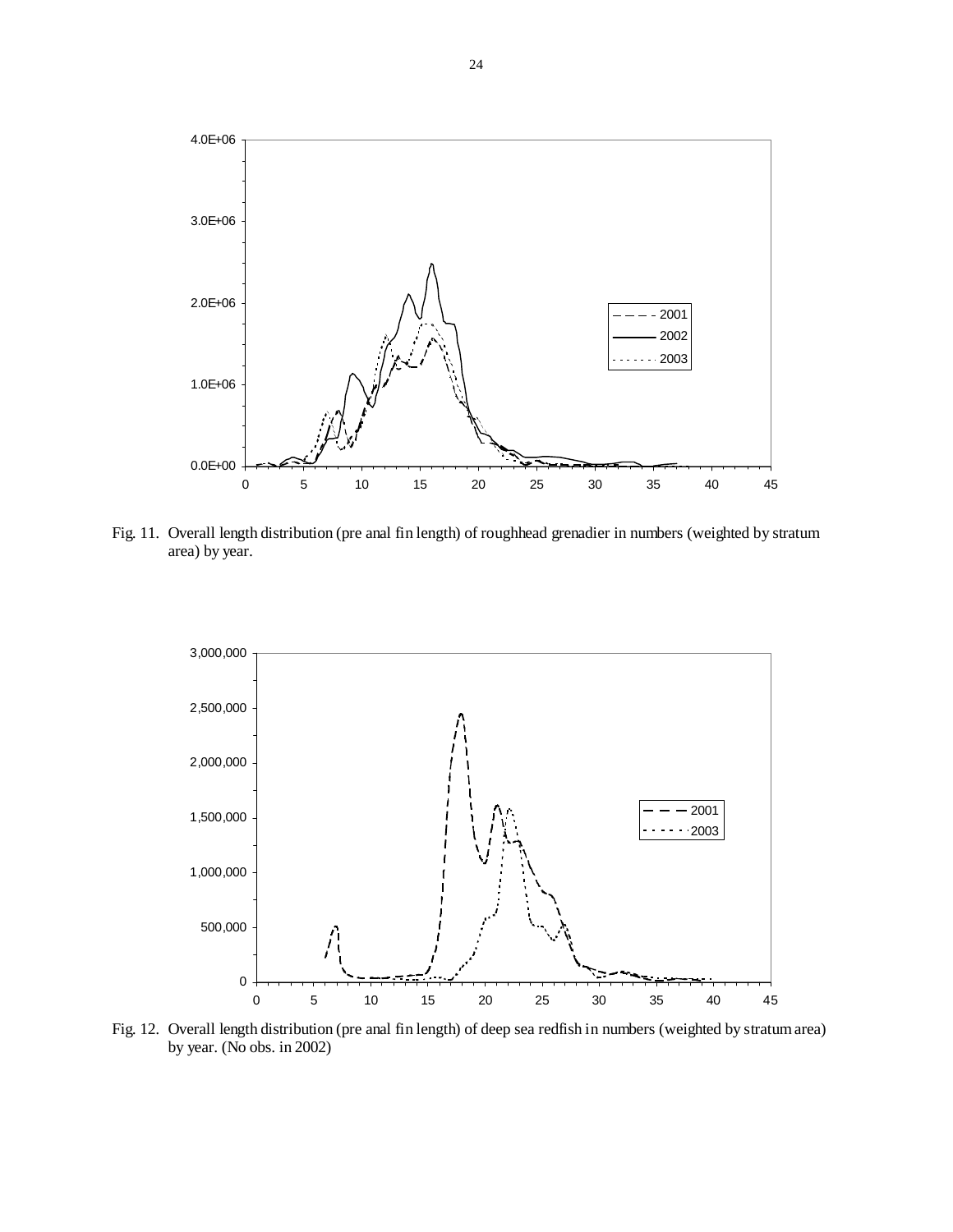**Appendix 1.** Catch weight and - numbers (not standardised to  $kg/km<sup>2</sup>$ ) of Greenland halibut, roundnose and roughhead grenadier and *Sebastes mentella* by haul. Depth in m, swept area in km<sup>2</sup> and bottom temperature in °C.

|                         |      |      |        |                |                             |       | Grl. halibut |       | Roundnose gre.              |     | Roughhead gre.          |      | S. mentella          |      |
|-------------------------|------|------|--------|----------------|-----------------------------|-------|--------------|-------|-----------------------------|-----|-------------------------|------|----------------------|------|
| St. No Date             |      |      |        |                | Depth S. Area Div. Duration | Temp. |              |       | Number Weight Number Weight |     | Number                  |      | Weight Number Weight |      |
| 1                       | 17/9 | 565  | 0.0511 | 1 <sup>C</sup> | 22                          | 5.06  | 1            | 0.6   | $\pmb{0}$                   | 0.0 | 13                      | 3.3  | 37                   | 7.0  |
| $\overline{2}$          | 17/9 | 727  | 0.0818 | 1 <sup>C</sup> | 30                          | 3.25  | 42           | 30.6  | 13                          | 0.2 | 61                      | 15.5 | 12                   | 2.9  |
| 3                       | 17/9 | 591  | 0.0786 | 1 <sup>C</sup> | 30                          | 4.82  | 22           | 18.7  | $\mathbf{1}$                | 0.0 | 18                      | 6.4  | 200                  | 42.4 |
| $\overline{\mathbf{4}}$ | 17/9 | 677  | 0.0825 | 1C             | 30                          | 2.62  | 110          | 64.0  | $\pmb{0}$                   | 0.0 | 22                      | 12.4 | $\bf8$               | 2.0  |
| 5                       | 18/9 | 622  | 0.0907 | 1 <sup>C</sup> | 30                          | 2.70  | 131          | 41.7  | 0                           | 0.0 | 14                      | 4.5  | 7                    | 0.6  |
| 6                       | 19/9 | 672  | 0.0429 | 1 <sup>C</sup> | 18                          | 2.36  | 6            | 6.0   | $\mathbf{1}$                | 0.1 | $\overline{\mathbf{4}}$ | 1.2  | 3                    | 0.6  |
| $\overline{7}$          | 19/9 | 846  | 0.0837 | 1 <sup>C</sup> | 30                          | 3.94  | 107          | 87.1  | $\overline{7}$              | 0.2 | 27                      | 7.2  | 1                    | 0.2  |
| 8                       | 20/9 | 928  | 0.0829 | 1 <sup>C</sup> | 30                          | 4.25  | 188          | 153.2 | 35                          | 1.5 | 29                      | 9.6  | 0                    | 0.0  |
| 9                       | 20/9 | 980  | 0.0801 | 1 <sup>C</sup> | 30                          | 3.91  | 276          | 263.9 | 59                          | 2.2 | 31                      | 11.6 | 0                    | 0.0  |
| 10                      | 20/9 | 1049 | 0.0724 | 1 <sup>C</sup> | 26                          | 3.82  | 119          | 139.2 | $\,6\,$                     | 0.2 | 29                      | 11.1 | 0                    | 0.0  |
| 11                      | 20/9 | 1040 | 0.0765 | 1 <sup>C</sup> | 30                          | 3.81  | 197          | 180.4 | 58                          | 2.3 | 44                      | 15.9 | 0                    | 0.0  |
| 12                      | 20/9 | 886  | 0.1386 | 1 <sup>C</sup> | 30                          | 3.99  | 202          | 171.6 | 22                          | 1.1 | 32                      | 10.8 | 1                    | 0.7  |
| 15                      | 20/9 | 956  | 0.0846 | 1D             | 30                          | 3.74  | 148          | 142.0 | $\mathbf{1}$                | 0.1 | $\overline{7}$          | 3.9  | 0                    | 0.0  |
| 16                      | 20/9 | 1087 | 0.0664 | 1D             | 30                          | 3.78  | 134          | 131.6 | 3                           | 0.2 | 11                      | 5.5  | 0                    | 0.0  |
| 17                      | 20/9 | 1295 | 0.0813 | 1D             | 30                          | 3.65  | 73           | 62.3  | $\overline{7}$              | 0.7 | 62                      | 15.9 | 0                    | 0.0  |
| 18                      | 21/9 | 1438 | 0.0784 | 1D             | 30                          | 3.55  | 117          | 137.3 | $\overline{7}$              | 1.6 | 16                      | 10.5 | 0                    | 0.0  |
| 19                      | 21/9 | 1438 | 0.0792 | 1D             | 30                          | 3.66  | 185          | 206.9 | 32                          | 8.8 | 38                      | 19.5 | 0                    | 0.0  |
| 22                      | 21/9 | 1136 | 0.0759 | 1D             | 30                          | 3.73  | 204          | 223.6 | 3                           | 0.3 | 22                      | 10.9 | 0                    | 0.0  |
| 23                      | 21/9 | 1353 | 0.0872 | 1D             | 30                          | 3.55  | 347          | 412.3 | 15                          | 3.8 | 18                      | 9.2  | 0                    | 0.0  |
| 24                      | 22/9 | 1164 | 0.0805 | 1D             | 30                          | 3.69  | 170          | 171.7 | $\mathbf 5$                 | 0.3 | 18                      | 4.6  | 0                    | 0.0  |
| 25                      | 22/9 | 1190 | 0.0384 | 1D             | 17                          | 3.52  | 30           | 45.5  | 3                           | 0.4 | 13                      | 6.4  | 0                    | 0.0  |
| 27                      | 23/9 | 1259 | 0.0336 | 1D             | 15                          | 3.67  | 91           | 96.1  | 12                          | 1.5 | $\sqrt{5}$              | 1.5  | 0                    | 0.0  |
| 29                      | 23/9 | 1287 | 0.0707 | 1D             | 30                          | 3.41  | 165          | 192.2 | 38                          | 9.8 | 17                      | 9.2  | 0                    | 0.0  |
| 30                      | 23/9 | 1449 | 0.0732 | 1D             | 30                          | 3.52  | 15           | 36.1  | 5                           | 1.8 | $\boldsymbol{7}$        | 4.1  | 0                    | 0.0  |
| 31                      | 23/9 | 1260 | 0.0815 | 1D             | 29                          | 3.54  | 98           | 128.4 | 16                          | 5.2 | 24                      | 18.1 | 0                    | 0.0  |
| 32                      | 23/9 | 1432 | 0.0637 | 1D             | 23                          | 3.50  | 28           | 39.9  | 22                          | 7.9 | 12                      | 6.5  | 0                    | 0.0  |
| 33                      | 23/9 | 1249 | 0.0639 | 1D             | 26                          | 3.58  | 209          | 258.9 | 6                           | 0.4 | 26                      | 11.4 | 0                    | 0.0  |
| 35                      | 23/9 | 1082 | 0.0948 | 1D             | 30                          | 3.64  | 80           | 87.4  | 17                          | 1.1 | 33                      | 15.3 | 0                    | 0.0  |
| 36                      | 23/9 | 1118 | 0.0763 | 1D             | 26                          | 3.48  | 125          | 135.2 | 5                           | 0.1 | 48                      | 14.2 | 0                    | 0.0  |
| 37                      | 24/9 | 1104 | 0.0606 | 1D             | 22                          | 3.74  | 67           | 112.7 | 5                           | 0.5 | 8                       | 4.2  | 0                    | 0.0  |
| 38                      | 24/9 | 1242 | 0.0811 | 1D             | 30                          | 3.56  | 321          | 339.4 | 49                          | 7.1 | 49                      | 22.1 | 0                    | 0.0  |
| 39                      | 24/9 | 1195 | 0.0688 | 1D             | 30                          | 3.69  | 190          | 215.3 | 11                          | 0.8 | 10                      | 4.1  | 0                    | 0.0  |
| 42                      | 24/9 | 1151 | 0.0726 | 1D             | 30                          | 3.61  | 229          | 232.2 | 5                           | 1.3 | 36                      | 15.5 | 0                    | 0.0  |
| 43                      | 24/9 | 921  | 0.0766 | 1D             | 30                          | 3.64  | 33           | 27.2  | 6                           | 0.4 | 26                      | 6.7  | 1                    | 0.9  |
| 44                      | 24/9 | 1056 | 0.0789 | 1D             | 30                          | 3.60  | 222          | 205.3 | 22                          | 1.0 | 38                      | 10.2 | 0                    | 0.0  |